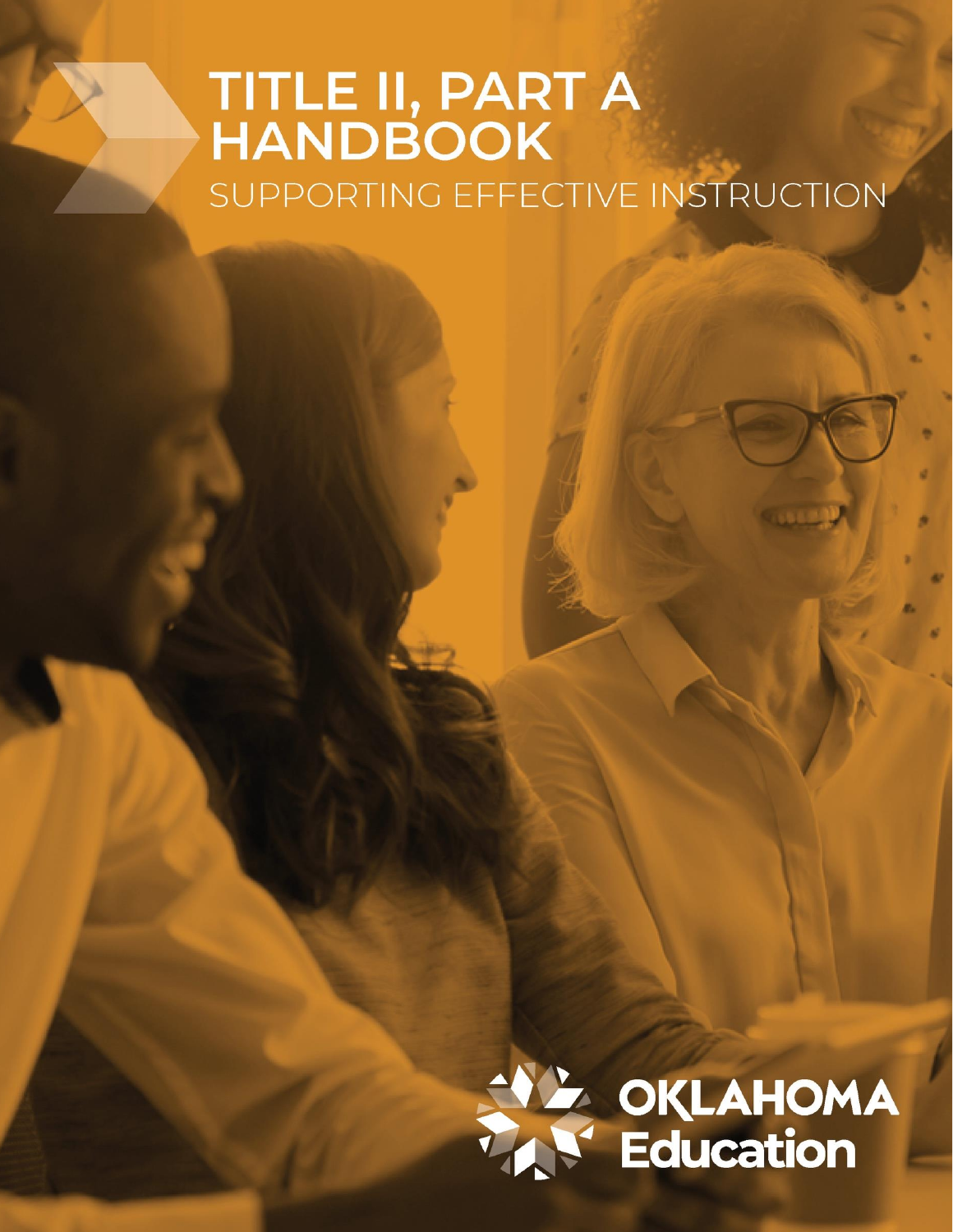## Updates Tracking Sheet

| Date | <b>Updated Section</b>            | Page            |
|------|-----------------------------------|-----------------|
|      | 09/21/20 6.3 Class-size standards | $\overline{14}$ |
|      |                                   |                 |
|      |                                   |                 |
|      |                                   |                 |
|      |                                   |                 |
|      |                                   |                 |
|      |                                   |                 |
|      |                                   |                 |
|      |                                   |                 |
|      |                                   |                 |
|      |                                   |                 |
|      |                                   |                 |
|      |                                   |                 |
|      |                                   |                 |
|      |                                   |                 |
|      |                                   |                 |
|      |                                   |                 |
|      |                                   |                 |
|      |                                   |                 |
|      |                                   |                 |
|      |                                   |                 |
|      |                                   |                 |
|      |                                   |                 |
|      |                                   |                 |
|      |                                   |                 |
|      |                                   |                 |
|      |                                   |                 |
|      |                                   |                 |
|      |                                   |                 |
|      |                                   |                 |
|      |                                   |                 |
|      |                                   |                 |
|      |                                   |                 |
|      |                                   |                 |
|      |                                   |                 |
|      |                                   |                 |
|      |                                   |                 |
|      |                                   |                 |
|      |                                   |                 |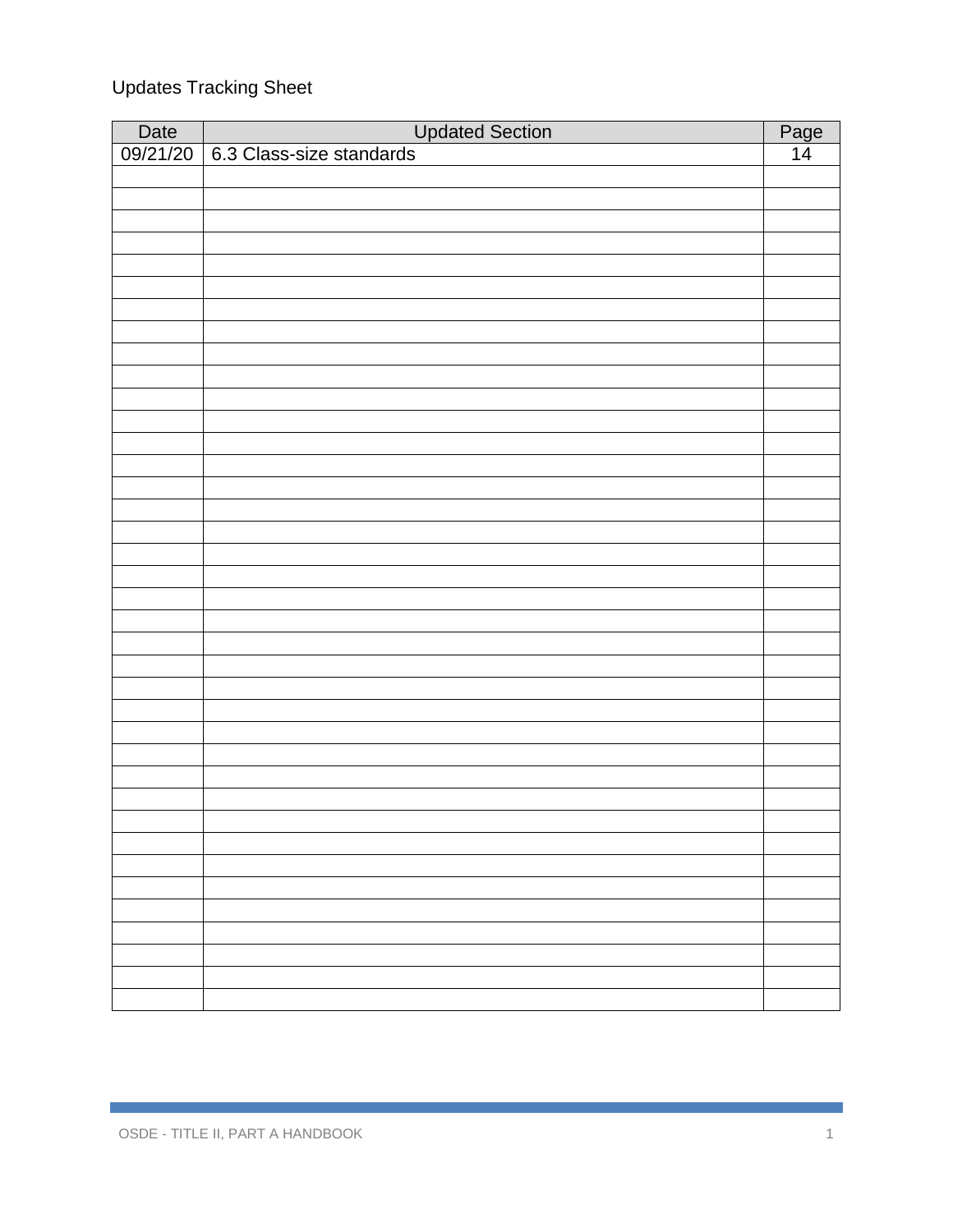# **Table of Contents**

| <b>INTRODUCTION</b>                                                                    | 3              |
|----------------------------------------------------------------------------------------|----------------|
| <b>CHAPTER 1: LEA Allocations</b>                                                      |                |
| 1.1 Allocation Calculations                                                            | 3              |
| <b>CHAPTER 2: Equitable Services under Title II, Part A</b>                            |                |
|                                                                                        | 4              |
|                                                                                        | 4              |
|                                                                                        | 5              |
|                                                                                        | 5              |
| <b>CHAPTER 3: Fiscal</b>                                                               |                |
|                                                                                        | 6              |
|                                                                                        | $\overline{7}$ |
|                                                                                        | $\overline{7}$ |
| <b>CHAPTER 4: Professional Development (PD)</b>                                        |                |
|                                                                                        | 10             |
| 4.2 Allowable Personnel to Be Paid with Title II, Part A Funds to Attend PD Activities | 10             |
|                                                                                        | 10             |
|                                                                                        | 11             |
|                                                                                        | 11             |
| <b>CHAPTER 5: Supplement, Not Supplant</b>                                             |                |
| 5.1 Compliance with the Supplement, not Supplant Requirement                           | 12             |
|                                                                                        | 12             |
| <b>CHAPTER 6: Uses of Funds</b>                                                        |                |
|                                                                                        | 13             |
|                                                                                        | 13             |
|                                                                                        | 13             |
|                                                                                        | 16             |
|                                                                                        | 16             |
|                                                                                        | 16             |
|                                                                                        | 17             |
|                                                                                        | 17             |
|                                                                                        | 18             |
|                                                                                        | 18             |
|                                                                                        | 18             |
|                                                                                        | 18             |
|                                                                                        | 19             |
|                                                                                        | 19             |
|                                                                                        |                |
| <b>CHAPTER 7: FAQS</b>                                                                 |                |
|                                                                                        | 21             |
|                                                                                        | 23             |
|                                                                                        | 24             |
|                                                                                        | 24             |
|                                                                                        | 24             |
|                                                                                        | 25             |
|                                                                                        | 26             |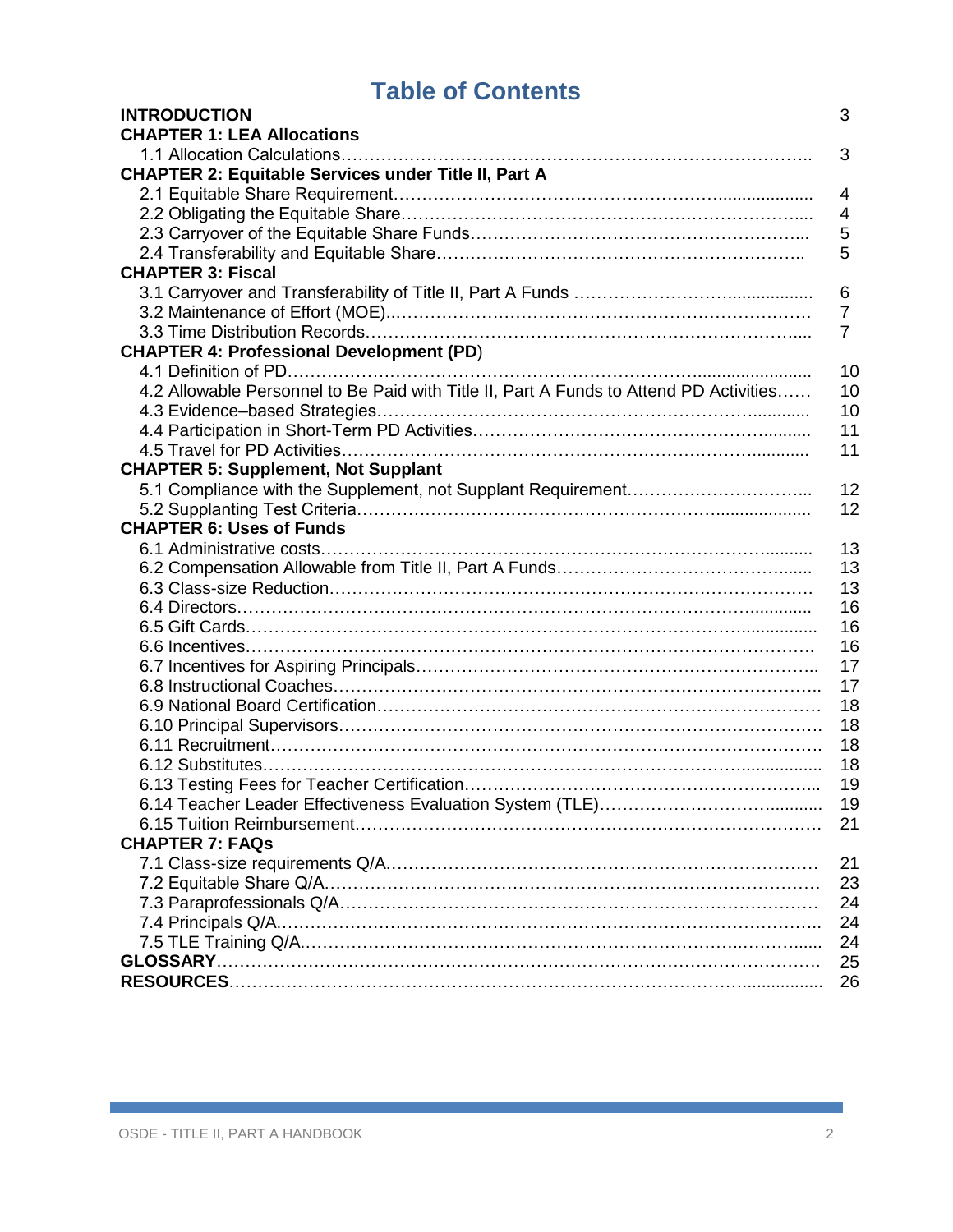# **INTRODUCTION**

The purpose of Title II, Part A is to provide grants to State educational agencies and subgrants to local educational agencies to:

(1) increase student achievement consistent with the challenging State academic standards;

(2) improve the quality and effectiveness of teachers, principals, and other school leaders;

(3) increase the number of teachers, principals, and other school leaders who are effective in improving student academic achievement in schools; and

(4) provide low-income and minority students greater access to effective teachers, principals, and other school leaders. *[ESSA, Section 2001]* 

The Title II, Part A program is designed, among other things, to provide low-income and minority students and their families with greater access to effective teachers, principals and other school leaders. The Every Student Succeeds Act (ESSA) opened new opportunities to Local Education Authorities (LEAs) to attract, support, and retain effective educators. It is vital that LEAs reflect on how to use Title II, Part A funds in more efficient ways, re-visit traditional uses of these funds, and consider new, innovative, evidence-based strategies.

The Oklahoma State Department of Education (OSDE) is issuing this guidance to provide LEAs with information that will assist them in meeting their obligations under the provisions of Title II, Part A. This guidance does not create or impose new legal requirements, but outlines existing state and federal regulations in order to increase LEAs' awareness of their obligations as subgrantees and reporting requirements.

# **CHAPTER 1: LEA Allocations**

#### **1.1 Allocation Calculations**

Title II, Part A is a formula allocation. Allocations are calculated using poverty and population census data provided by the United States Department of Education (USDE). The provision of equitable services is also defined in law and non-regulatory guidance.

The Elementary and Secondary Education Act (ESEA) requires USDE to allocate Title II, Part A funds to States. OSDE awards Title II, Part A funds to eligible LEAs on the basis of formula counts used for Title I, Part A allocations. 95% of the Title II, Part A allocation is distributed to LEAs on a formula basis and 5% of the funds are reserved for State administration and State level activities. 20% is based on census population and 80% on census poverty amounts. After all calculations have been applied, the LEA receives the net allocation that is entered into the Grants Management System (GMS).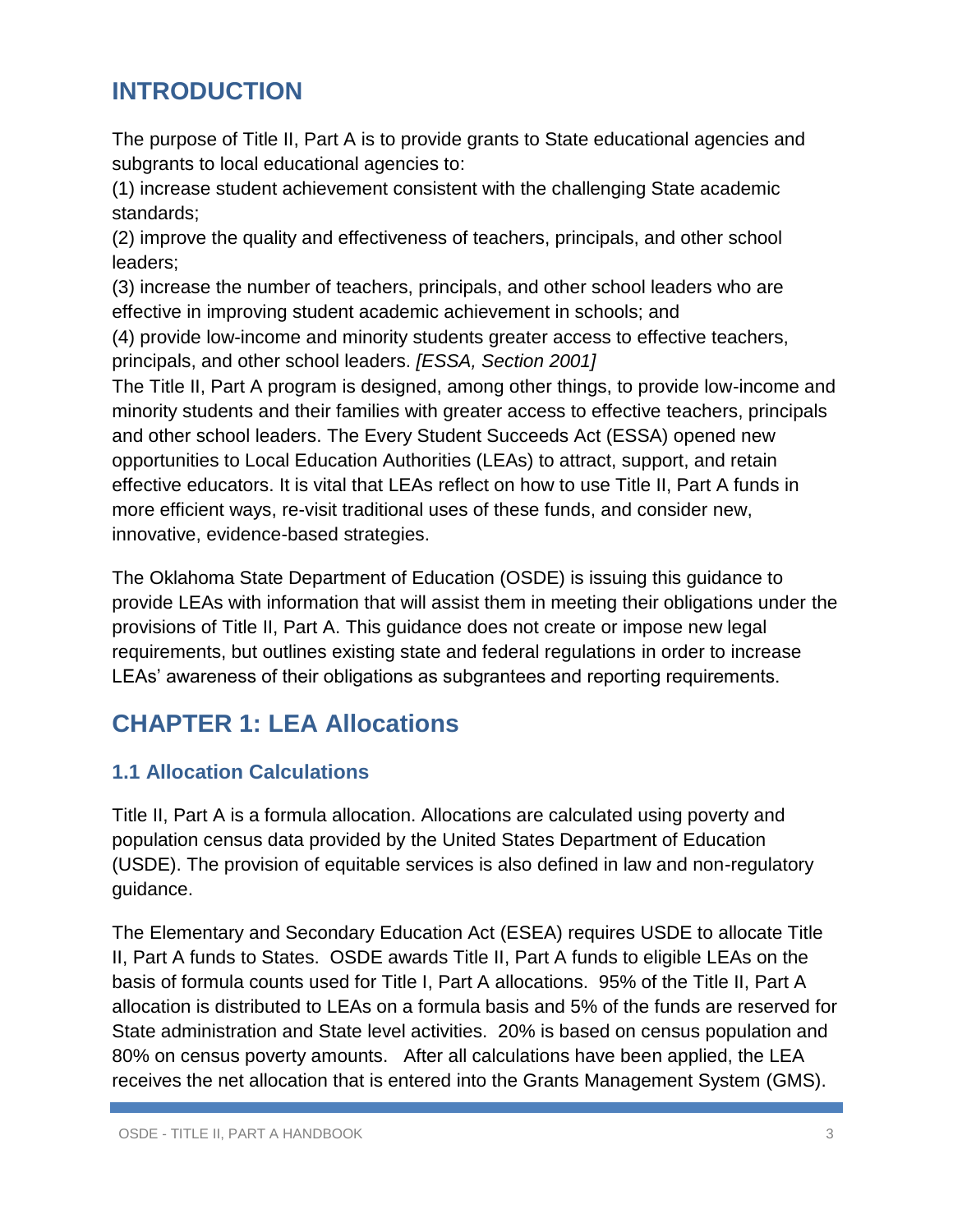Title II, Part A funds are not usually allocated at the school level. However, if the LEA decides to allocate at the school level it must prioritize schools that are implementing comprehensive support and improvement (CSI) activities and targeted support and improvement (TSI) activities and that have the highest percentage of children in poverty. LEAs without TSI/CSI schools who allocate at the school level must prioritize in accordance with Title II, Part A Intents and Purposes. Specifically, LEAs should prioritize funds to increase student achievement and provide low-income and minority students greater access to effective teachers. In Oklahoma, LEAs who choose to allocate at the school level, must demonstrate this prioritization during monitoring. There is not only one method for determining allocations. LEAs should choose a methodology that most closely aligns with the LEA's needs and resources and remains in compliance with the law.

# **CHAPTER 2: Equitable Services under Title II, Part A**

#### **2.1 Equitable Services Requirement**

Educational services and other benefits for private school children shall be equitable in comparison to services and other benefits for public school children participating in Title I, Part A services, and shall be provided in a timely manner. *[ESSA, Section 8501(3)(A)]*

The public Local Educational Agency (LEA) shall engage in timely and meaningful consultation with appropriate private school officials, to serve *eligible low-achieving* private school children who reside in a participating Title I public school attendance area. ESSA, Section 1117(a)(4)(ii) stipulates that the proportional share of funds shall be determined based on the total amount of funds received by the LEA, prior to any allowable expenditures or transfers.

#### **2.2 Obligating the Equitable Share Funds**

Funds allocated to a Local Educational Agency for educational services and other benefits to eligible private school children *shall be obligated in the fiscal year* for which the funds are received by the agency. *[ESSA, Section 1117(a)(4)(B) and 8501(a)(4)(B)]*

The purpose of this requirement is to ensure that an LEA obligates the funds available under Title II, Part A to provide equitable services in the fiscal year for which the funds are appropriated, so that eligible students, teachers and other educational personnel, and families receive the services to which they are entitled in a timely manner. This provision reinforces the requirement that an LEA conduct timely consultation with private school officials to design appropriate equitable services so that those services can begin at the beginning of the school year for which the funds are appropriated.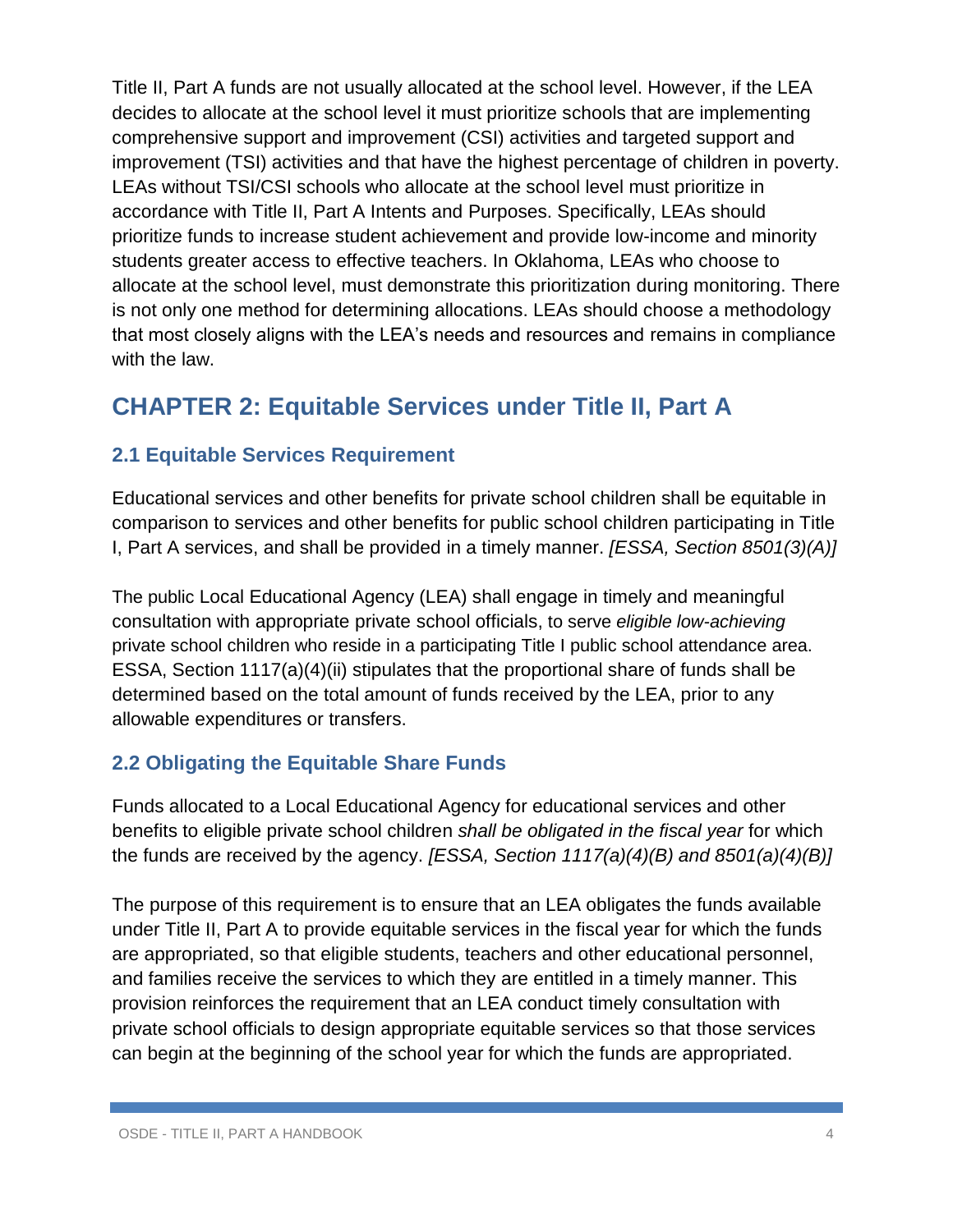There may be extenuating circumstances in which an LEA is unable to obligate all funds within this timeframe in a responsible manner. Under these circumstances, the funds may remain available for the provision of equitable services under the respective program during the subsequent school year, and not be returned to the LEA's pool of funds for public schools. If not obligated within a two-year period, unused funds will revert to the U.S. Treasury.

#### **2.3 Carryover of the Equitable Share Funds**

Any unexpended Title II, Part A equitable share funds will carry over to the *public school* pool of funds for the following fiscal year, unless there are extenuating circumstances for a particular non-public school. In this case, that specific non-public school will be allowed to carry over the unexpended funds for its needs in the following fiscal year. *[Providing Equitable Services to Eligible Private School Children, Teachers, and Families Updated Non-Regulatory Guidance, October 7, 2019, B-27]*

At the end of each fiscal year, after the closeouts have been performed, OSDE sends out an "Extenuating Circumstances" form to all LEAs that have participating private schools. LEAs will complete the form in consultation with each non-public school, indicating whether or not there were any extenuating circumstances that resulted in unobligated funds for non-public services, and return it back to OSDE. If OSDE's determination is that extenuating circumstances existed, the funds will remain available for the provision of equitable services during the subsequent school year for that particular private school, and not be returned to the LEA's pool of funds for public schools. If not obligated within two year period, unused funds will revert to U.S. Treasury.

#### **2.4 Transferability and Equitable Share Funds**

*ESSA, Section 5103(b)(2)* allows Title II, Part A funds to be transferred to Title I, Part A; Title I, Part C; Title I, Part, D; Title III, Part A; Title V, Part B.

If, after timely and meaningful consultation, an LEA transfers Title II, Part A funds into another program authorized under the transferability provision, then Title II, Part A funds are subject to the rules and requirements applicable under that specific program, including the proportional share necessary to provide equitable services.

An LEA may not transfer Title II, Part A funds to another program authorized under the transferability provision *solely* to provide equitable services, nor may it retain funds in Title II, Part A solely for this purpose. For example, if an LEA chooses to transfer its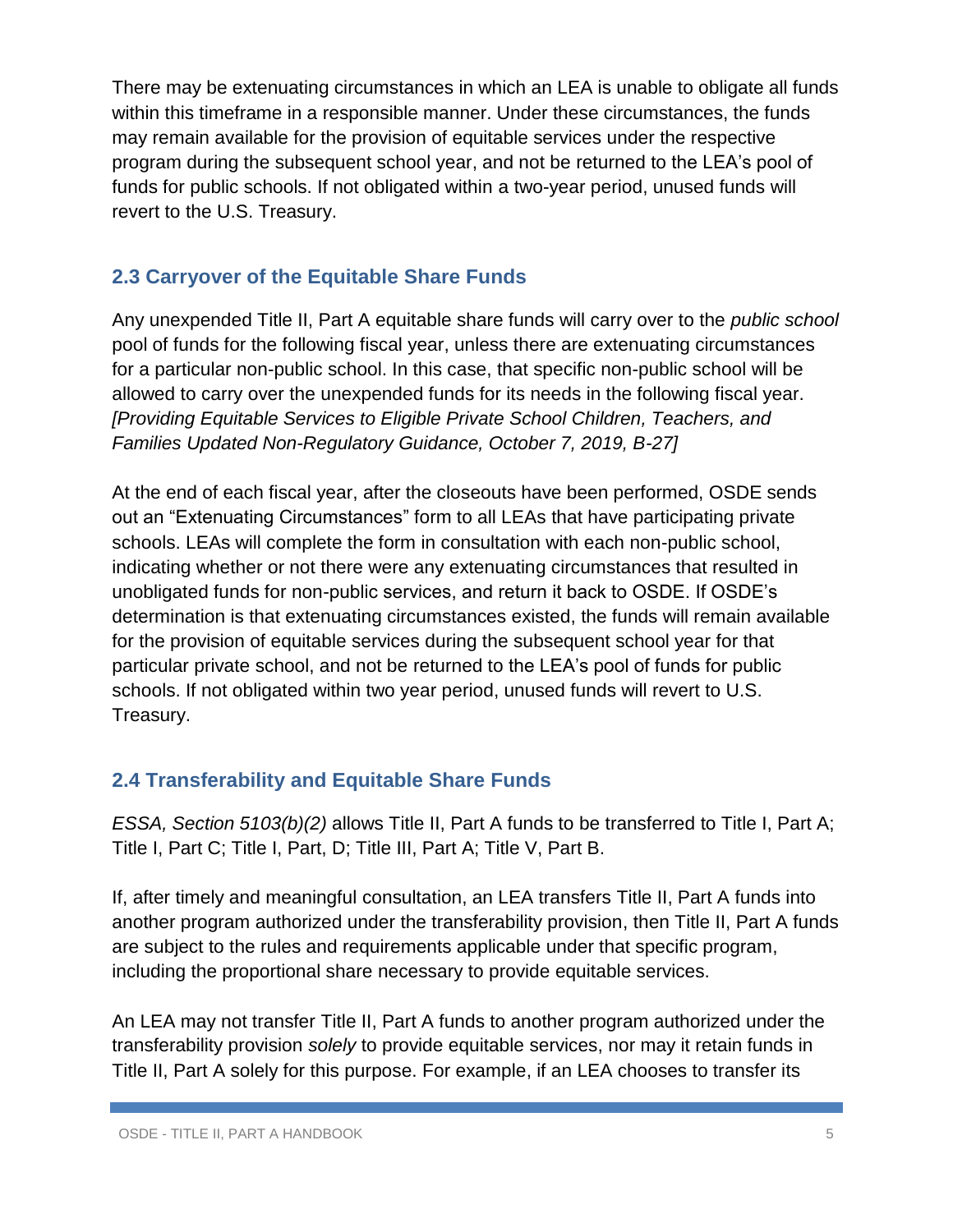Title II, Part A to Title I, Part A, the LEA may not retain a portion of those funds solely to provide equitable services under Title II, Part A. Rather, it must provide services to public and private school students, their teachers, and their families in accordance with all Title I requirements. *[ESSA, Section 5103(e)(1)]*

With respect to the transferred funds, the LEA must provide private school students and teachers equitable services under the program(s) to which, and from which, the funds are transferred, based on the total amount of funds available to each program *after* the transfer.

*[Non-Regulatory Guidance: Fiscal Changes and Equitable Services Requirements Under the Elementary And Secondary Education Act Of 1965 (ESEA, As Amended By The Every Student Succeeds Act (ESSA), U-4, November 21, 2016]*

# **CHAPTER 3: Fiscal**

#### **3.1 Carryover and Transferability of Title II, Part A Funds**

There is no amount limitation regarding the carryover of Title II, Part A funds from one fiscal year to another. LEAs may carryover any unexpended funds which are available for obligation and expenditure in the year succeeding the fiscal year for which they are appropriated. However, LEAs should keep in mind that, under Section 421(b) of the General Education Provisions Act (GEPA), LEAs must obligate funds during the 27 months extending from July 1 of the fiscal year for which the funds were appropriated through September 30 of the second succeeding fiscal year. This maximum period includes a 15-month period of initial availability plus a 12 month period for carryover.

"A local educational agency may transfer all, or any lesser amount, of the funds allocated to it under the provisions listed in paragraph (2) [Title II , Part A], for a fiscal year to one or more of its allocations for such fiscal year under any other provision listed in paragraph (2)." *[ESSA, Section 5103(b)(1)]*

"A local educational agency may transfer any funds allotted to such agency under a provision listed in paragraph (2) [Title II, Part A] for a fiscal year to its allotment under any other of the following provisions:

- (i) Part A of title I.
- (ii) Part C of title I.
- (iii) Part D of title I.
- (iv) Part A of title III.
- (v) Part B of Title V." *[ESSA, Section 5103(b)(2)]*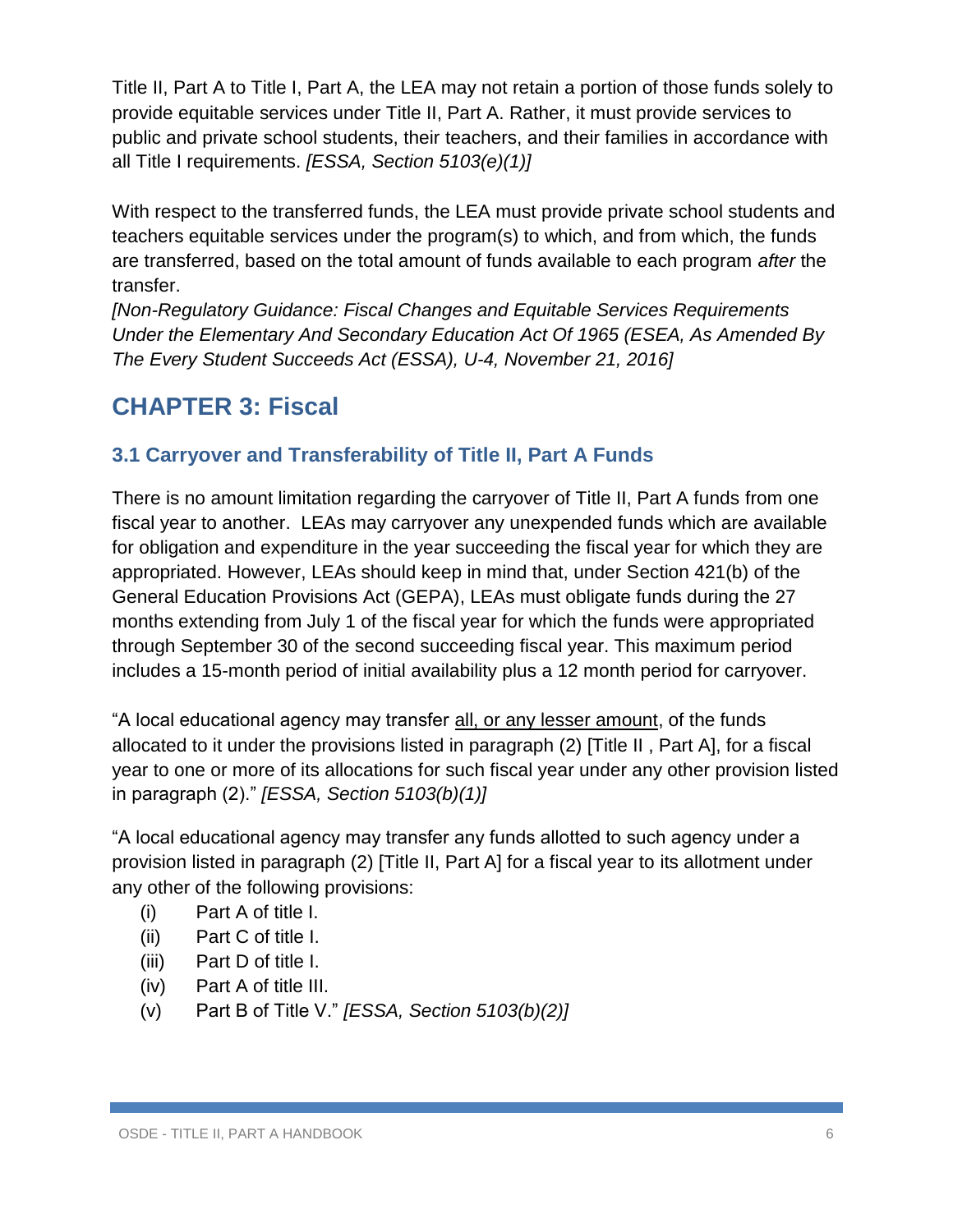#### **3.2. Maintenance of Effort (MOE)**

ESSA addresses the LEA's responsibility to maintain local funding. If an LEA fails to maintain fiscal effort, the State Education Agency may be required to reduce LEA's Title II, Part A current year allocation. Calculations to determine MOE are done at the State level in compliance with Federal requirements.

A Local Education Agency (LEA) may receive funds under a covered program for any fiscal year only if the State Education Agency (SEA) finds that either the combined fiscal effort per student, or the aggregate expenditures of State and local funds with respect to the provision of free public education by the LEA for the preceding fiscal year was not less than 90 percent of the combined fiscal effort per student or aggregate expenditures for the second preceding fiscal year. *[ESSA, Section 1118(a) and 8521(a)]*

If an LEA fails to maintain effort by falling below 90 percent of both the combined fiscal effort per student and aggregate expenditures (using the measure most favorable to the LEA), the SEA must reduce the LEA's allocation under Title I, Part A, Title I, Part D, Title II, Part A, Title III, Part A, Title IV, Part B, 21st Century Community Learning Centers, Title V, Part B, Subpart 2, RLIS, and Title VI, Part A, Subpart 1, Indian Education in the exact proportion by which the LEA failed to maintain effort, if the LEA fails to maintain effort in a given fiscal year and also failed to maintain effort for 1(one) or more of the 5(five) immediately preceding fiscal years. *[ESSA, Section 8521(b)]*

The United States Department of Education may waive the maintenance of effort requirement for an LEA if it determines that a waiver would be equitable due to:

1) exceptional or uncontrollable circumstances; or

2) a precipitous decline in the financial resources of the LEA.

If the LEA's failure to meet MOE was due to one of the above exceptions, the LEA can request and be granted a one-year MOE waiver from the United States Department of Education (USDE). The LEA must address the letter of request to the Secretary of Education, along with documentation to support the reason for failure to meet MOE and send it to the Office of Federal Programs, who will then forward the waiver request to USDE. For additional information regarding the Maintenance of Effort appeal process, contact the Office of Federal Programs at (405)521-2846.

#### **3.3 Time Distribution Records (TDRs)**

Employees that are paid with federal funds from single or multiple funding sources are required to document their time and effort by maintaining Time Distribution Records (formerly known as Time and Effort Records) at the time that services are performed.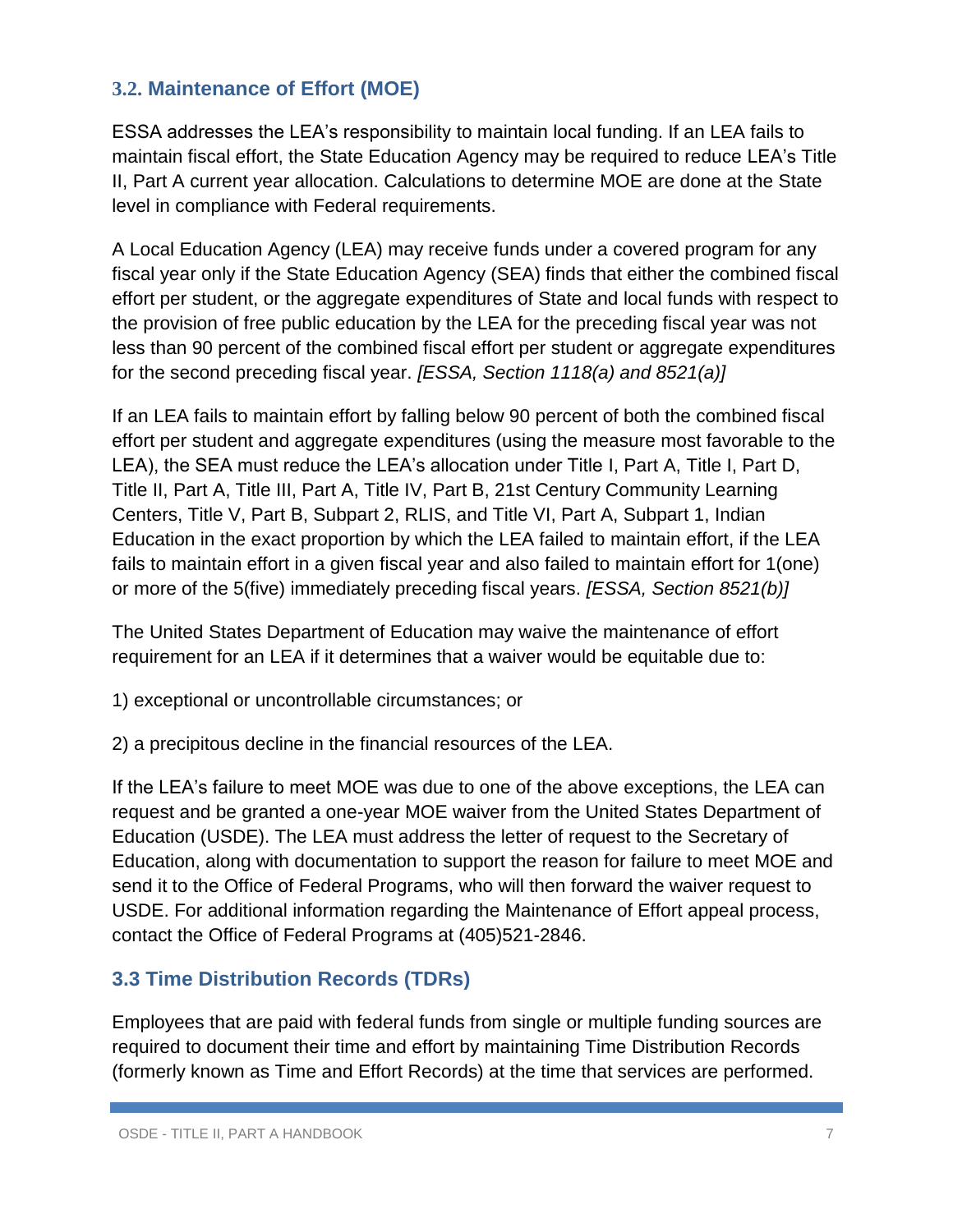Salaries for such employees will be paid monthly according to the time distribution among specific activities/funding sources, regardless of Title I Targeted Assistance or Schoolwide program status.

- I. Total compensation must be reasonable for the services rendered and conforms to the established written policy of the non-Federal entity consistently applied to both Federal and non-Federal activities; *2 CFR Part 200.430(a)(1)*
- II. Personnel expenses must be based on records that accurately reflect the work performed and be supported with verifiable documentation; *2 CFR Part 200.430*
- III. Standards for Documentation of Personnel Expenses:
	- i. Be supported by a system of internal control which provides reasonable assurance that the charges are accurate, allowable, and properly allocated;
	- ii. Be incorporated into the official records of the non-Federal entity;
	- iii. Reasonably reflect the total activity for which the employee is compensated by the non-Federal entity, not exceeding 100% of compensated activities;
	- iv. Include both federally funded and all other activities paid by the LEA on an integrated basis, but may also comprise of supplemental records as defined in the LEA's written policy;
	- v. Comply with the established accounting policies and practices of the LEA;
	- vi. Support the distribution of all salary/wages among specific activities or cost objectives regardless of work in any combination of Federal/non-Federal award or direct/indirect cost activity;
	- vii. Recognize that while budget estimates may be used for accounting purposes, they do not qualify as support for reimbursements of federal funds;
	- viii. Budget estimates (i.e., estimates determined before the services are performed) alone do not qualify as support for charges to Federal awards. *[2 CFR Part 200.430(i)(1)]*

#### **Types of Time Distribution Records**

All Local Educational Agencies (LEAs) receiving federal funds under ANY federal program (Title I, Part A; Title I, Part C-Migrant, Title I, Part D-Neglected/Delinquent, Title II, Part A; Title III, Part A; Title IV, Part A; Title V, Part B; Title IX, Part A-Homeless) are responsible for ensuring that all staff members maintain accurate time distribution records. All documentation must be signed by the employee and supervisor evidencing first-hand knowledge of the work performed under the federal program. A description and samples of the documentation required, based on the type of position/duties and reporting periods are listed below.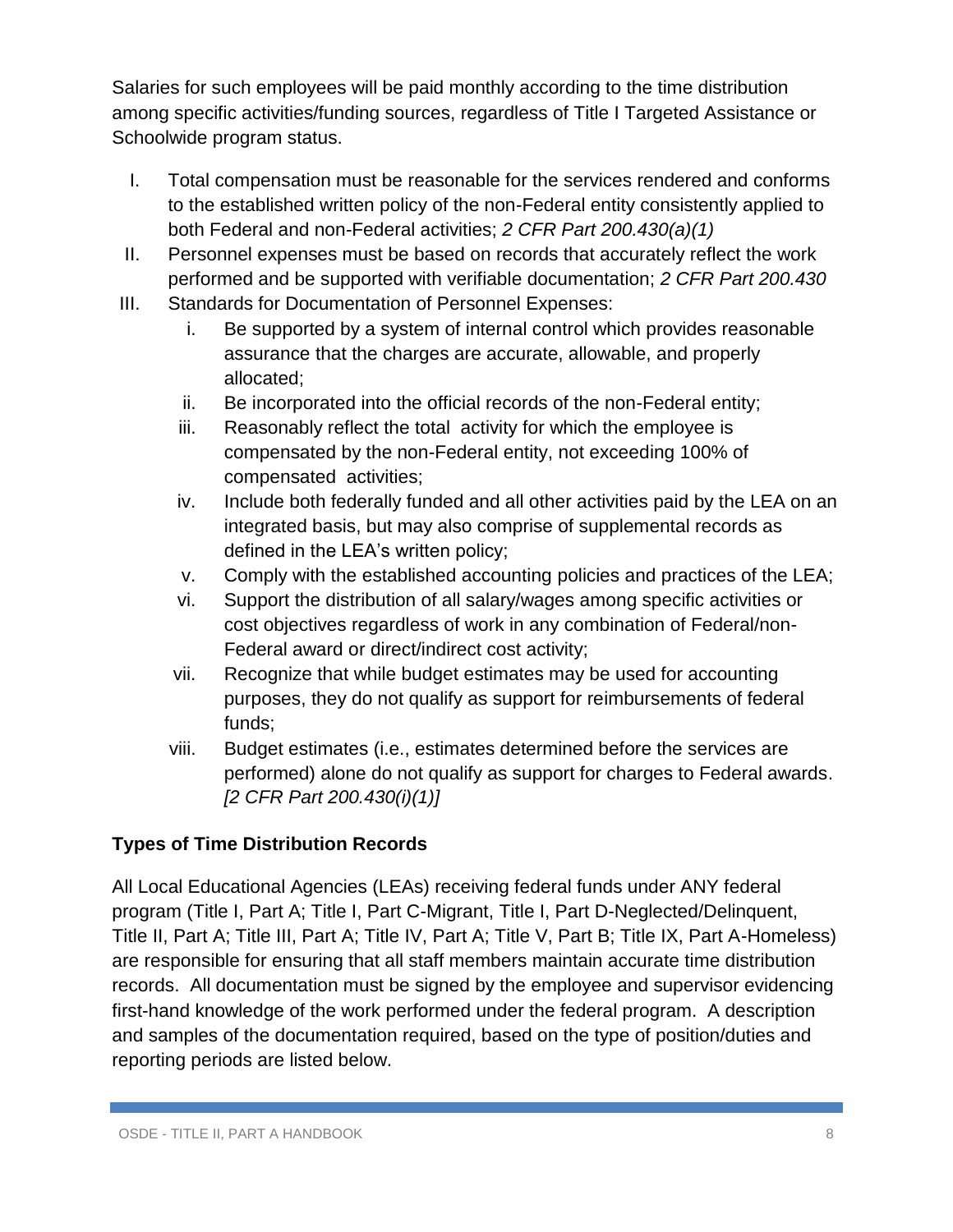*Cost objective* means a program, function, activity, award, organizational subdivision, contract, or work unit for which cost data are desired and for which provision is made to accumulate and measure the cost of processes, products, jobs, capital projects, etc. *[2 CFR Part 200.28]*

#### **Semi-annual Certification**

- **Completed for employees who work solely on a single Federal award or cost** objective;
- Certifies that the employee worked solely on that program for the period covered by the certification;
- Meets the standards for documentation outlined in 2 CFR Part 200.430(i)(1) unless other substitute system has been approved by the cognizant Federal agency;
- Will be prepared at least **semi-annually (once per semester);**
- Will be signed by the employee or supervisory official having first-hand knowledge of the work performed by the employee.

#### **Personnel Activity Report (PAR)**

- **Completed for employees who work on multiple activities or cost objectives such** as:
	- more than one Federal award;
	- a Federal award and a non-Federal award;
	- an indirect cost activity and a direct cost activity;
	- two or more indirect activities which are allocated using different allocation bases; or
	- an unallowable activity and a direct or indirect cost activity. *[2 CFR Part 200.430(i)(1)(vii)]*
- **Personnel Activity Reports:** 
	- must meet the standards for documentation outlined in *2 CFR Part 200.430(i)(1)* unless other substitute system has been approved by the cognizant Federal agency;
	- **nust reflect an after-the-fact distribution of the actual activity of each** employee;
	- **namust account for the total activity for which each employee is** compensated;
	- must be prepared **at least monthly** and must coincide with one or more pay periods; and
	- **nust be signed by the employee or supervisory official having first-hand** knowledge of the work performed by the employee.

*Note: budget estimates or other distribution percentages determined before the services are performed do not qualify as support for charges to Federal awards but may be used for interim accounting purposes.*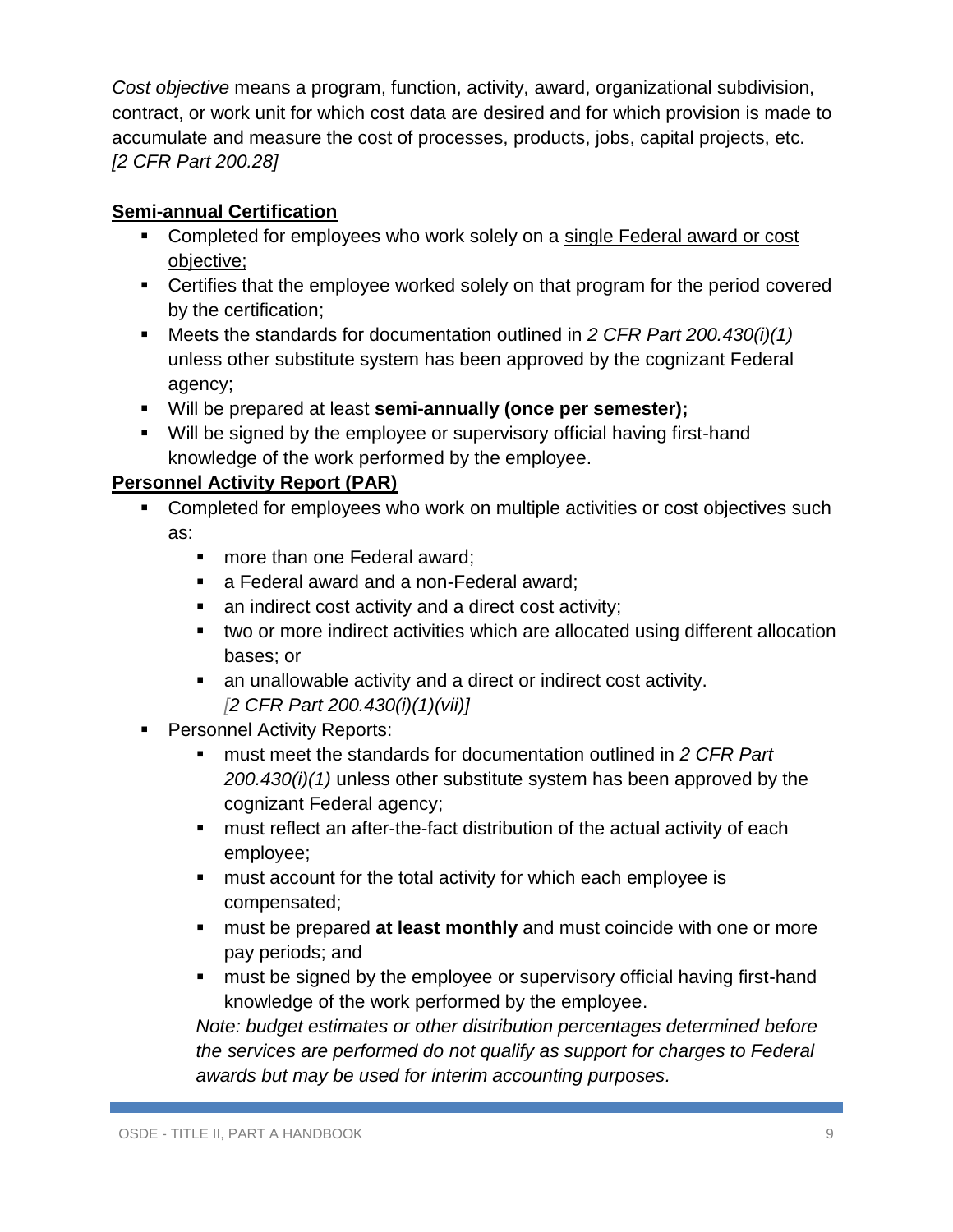# **CHAPTER 4: Professional Development (PD)**

#### **4.1 Definition of PD**

*ESSA, Section 8101(42)* defines the term of professional development as activities that:

"(A) are an integral part of school and local educational agency strategies for providing educators (including teachers, principals, other school leaders, specialized instructional support personnel, paraprofessionals, and, as applicable, early childhood educators) with the knowledge and skills necessary to enable students to succeed in a wellrounded education and to meet the challenging State academic standards; and

(B) are sustained (not stand-alone, 1-day, or short-term workshops), intensive, collaborative, job-embedded, data-driven, and classroom-focused, and may include activities described in detail under *ESSA, Section 8101(42)(B)(i)-xviii)*"

#### **4.2 Allowable Personnel to Be Paid with Title II, Part A Funds to Attend PD Activities**

Title II, Part A pays for PD activities for teachers, principals, other school leaders, specialized instructional support personnel, paraprofessionals. *[ESSA, Section 8101(42)]*

Title II, Part A funds may be used for PD travel expenses such as registration, airfare, lodging, meals, and stipends (if the PD activity is outside the contracted hours.) However, for personnel on a 12 month contract (such as superintendents, assistant superintendents, directors, etc.) monetary stipends for attending PD activities cannot be paid due to the fact that these personnel are already compensated for 12 months, and there are no "out of contract" hours that will entitle them for supplemental pay from federal funds.

*Note: Title II, Part A does not pay for PD activities for teacher aides, but for paraprofessionals. (see more definitions under the Glossary section).*

#### **4.3 Evidence–based Strategies**

Title II, Part A requires LEAs funding professional development to ensure that it is high quality, personalized professional development that is evidence-based.

"The term "evidence-based" means an activity, strategy, or intervention that-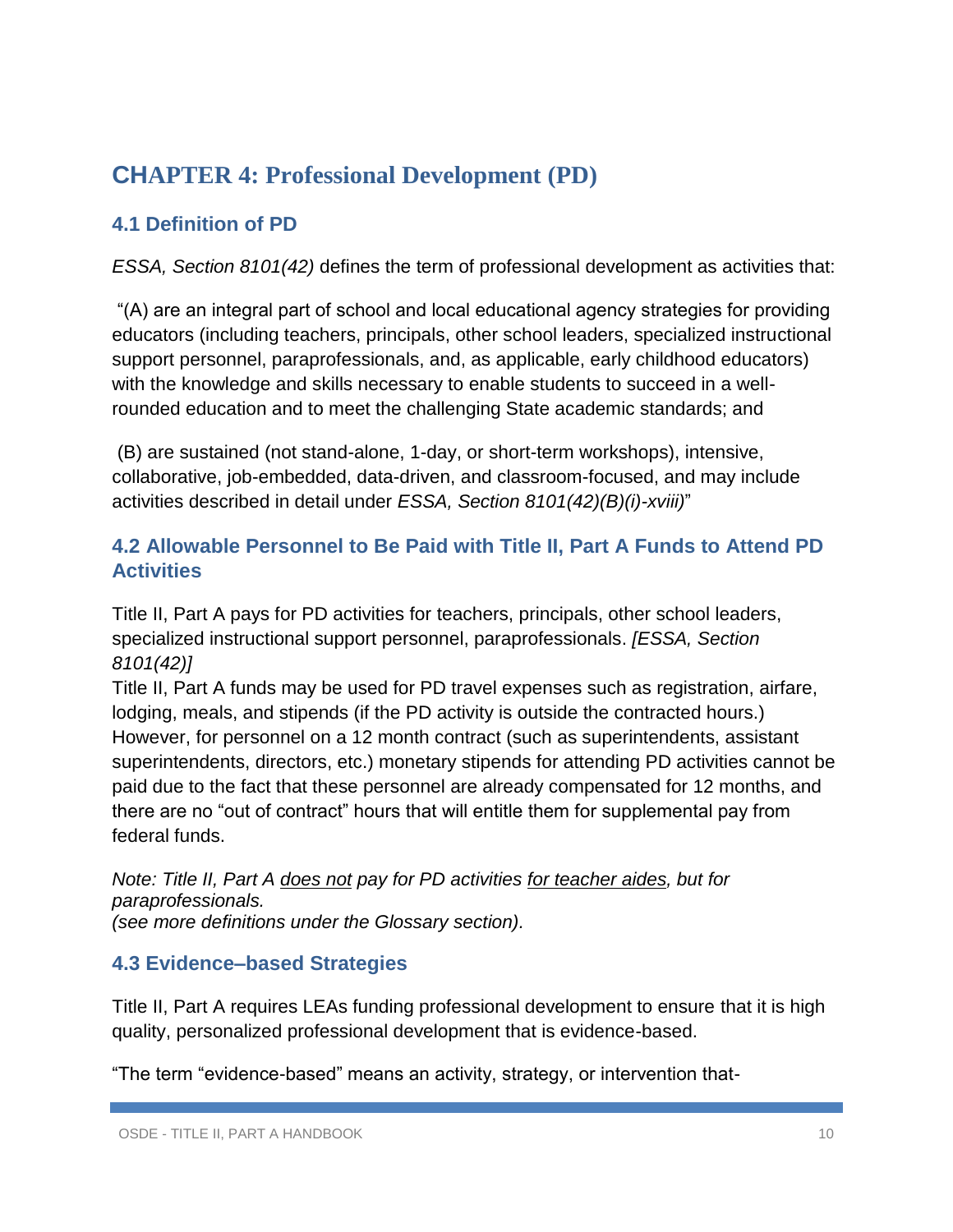(i) demonstrates a statistically significant effect on improving student outcomes or other relevant outcomes based on

(I) strong evidence from a least 1 well-designed and well-implemented experimental study,

(II) moderate evidence from at least 1 well-designed and well-implemented quasi-experimental study, or

(III) promising evidence from at least 1 well-designed and well-implemented correlational study with statistical controls for selection bias; or

(ii) (I) demonstrates a rationale based on high-quality research findings or positive evaluation that such activity, strategy, or intervention is likely to improve student outcomes or other relevant outcomes; and

(II) includes ongoing efforts to examine the effects of such activity, strategy, or intervention."

#### **4.4 Participation in Short-Term PD Activities**

Stand-alone, 1-day, or short-term workshops are not allowed from Title II, Part A funds, but intensive, collaborative, job-embedded series of workshops that will lay the groundwork of a larger, systemic, Professional Development (PD) Plan are allowable. An example of such workshops is a presenter who is contracted by an LEA using federal funds, for one-day only, or a teacher who goes to a one-day conference, but there are follow-up sessions to that one-day event. In this case, the PD page in the respective application in the Grants Management System (GMS) must describe the follow-up sessions, when they will occur, and who will benefit from these sessions. The LEA may choose to also upload a PD Plan in GMS, on the supportive documentation page of the Consolidated Application, which will explain in more detail the sequence of all planned PD activities for the entire school year.

All PD activities must be allowable under the respective federal program. Motivational presentations are not considered allowable professional development activities under federal programs.

#### **4.5 Travel for PD Activities**

Allowable travel costs from Title II, Part A funds are the expenses for transportation, lodging, subsistence, and related items incurred by employees who travel on official business of the LEA. Such costs may be charged on an actual cost basis, on a per diem or mileage basis in lieu of actual costs incurred, or on a combination of the two. The method used by the LEA must be applied to the entire trip and not to selected days of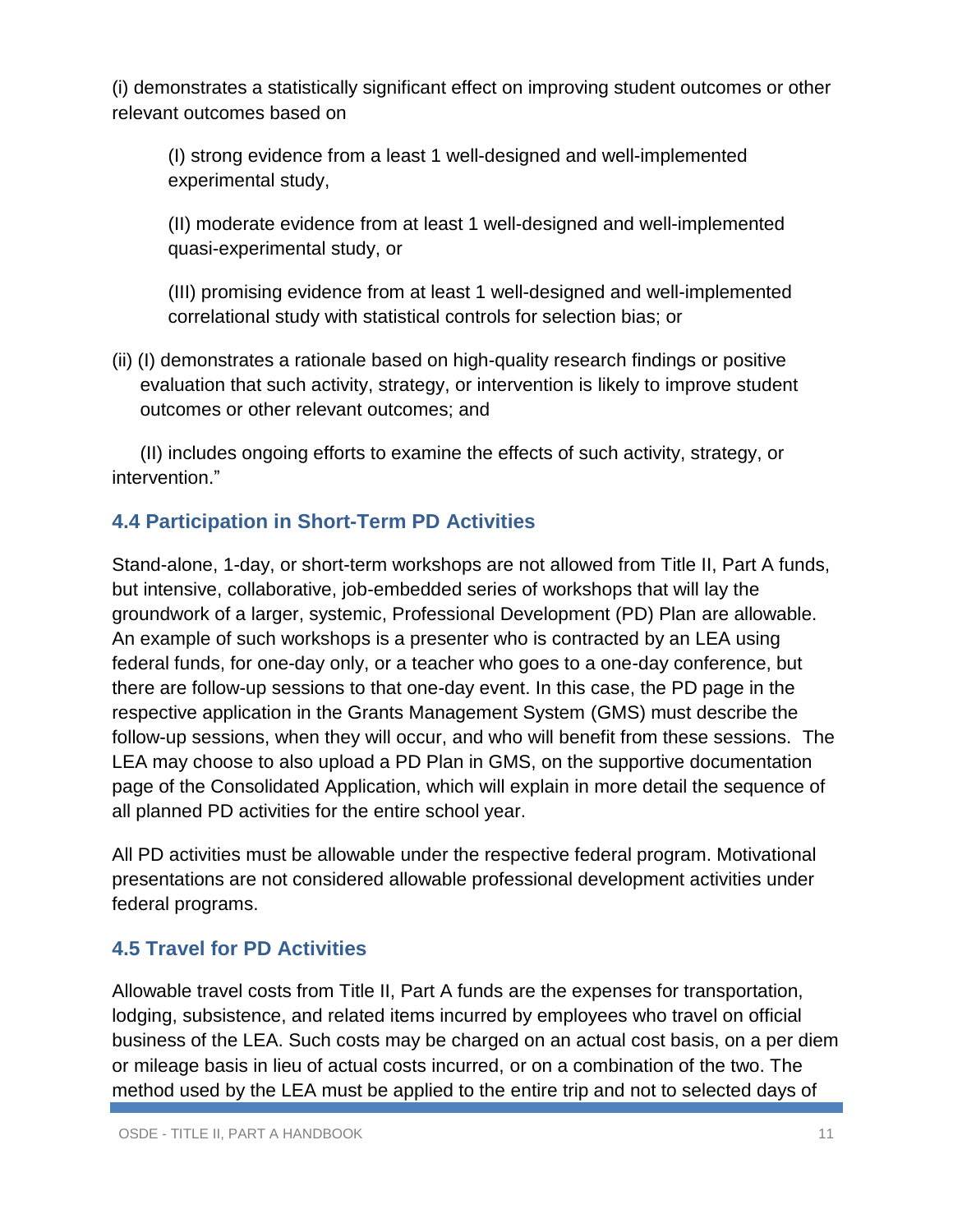the trip, and must result in charges consistent with LEA's written travel reimbursement policy.

OMB § 200.432 and 200.474 require LEAs to have a written travel policy that is in compliance with federal and state laws. LEAs may choose to be more restrictive, but not less. All costs should be reasonable and necessary and applied consistently to expenditures made with federal and non-federal funds. LEAs must use their written travel policy in the provision of equitable services.

# **CHAPTER 5: Supplement, Not Supplant**

#### **5.1 Compliance with the Supplement, not Supplant Requirement**

Funds made available under this title shall be used to supplement, and not supplant, non-Federal funds that would otherwise be used for activities authorized under this title. *[ESSA, Section 2301]*

Title II, Part A funds may be used only to supplement educational program activities provided with state and local funds. The LEA may not use Title II, Part A funds to pay for activities that, in the absence of these funds, would be provided with state and local funds. Title II, Part A funds may be used to fund only the professional development activities that supplement those mandated locally or by the state, and can supplement those discretionary professional development activities that the LEA would fund in the absence of other local and/or state funding sources.

#### **5.2 Supplanting Test Criteria**

In the following instances, it is presumed that supplanting has occurred if:

1) The LEA used Title II, Part A funds to provide services that were required under other Federal, state or local laws.

2) The LEA used Title II, Part A funds to provide services that were provided with non-Federal funds in the prior year.

3) The LEA used Title II, Part funds to provide services for some teachers, principals or other school leaders, while other teachers, principals or other school leaders received the same services provided with non-Federal funds.

# **CHAPTER 6: Uses of Funds**

Although this is not a comprehensive list of allowable uses of funds, LEAs may use Title II, Part A funds to pay for personnel salaries only for CSR teachers, substitute teachers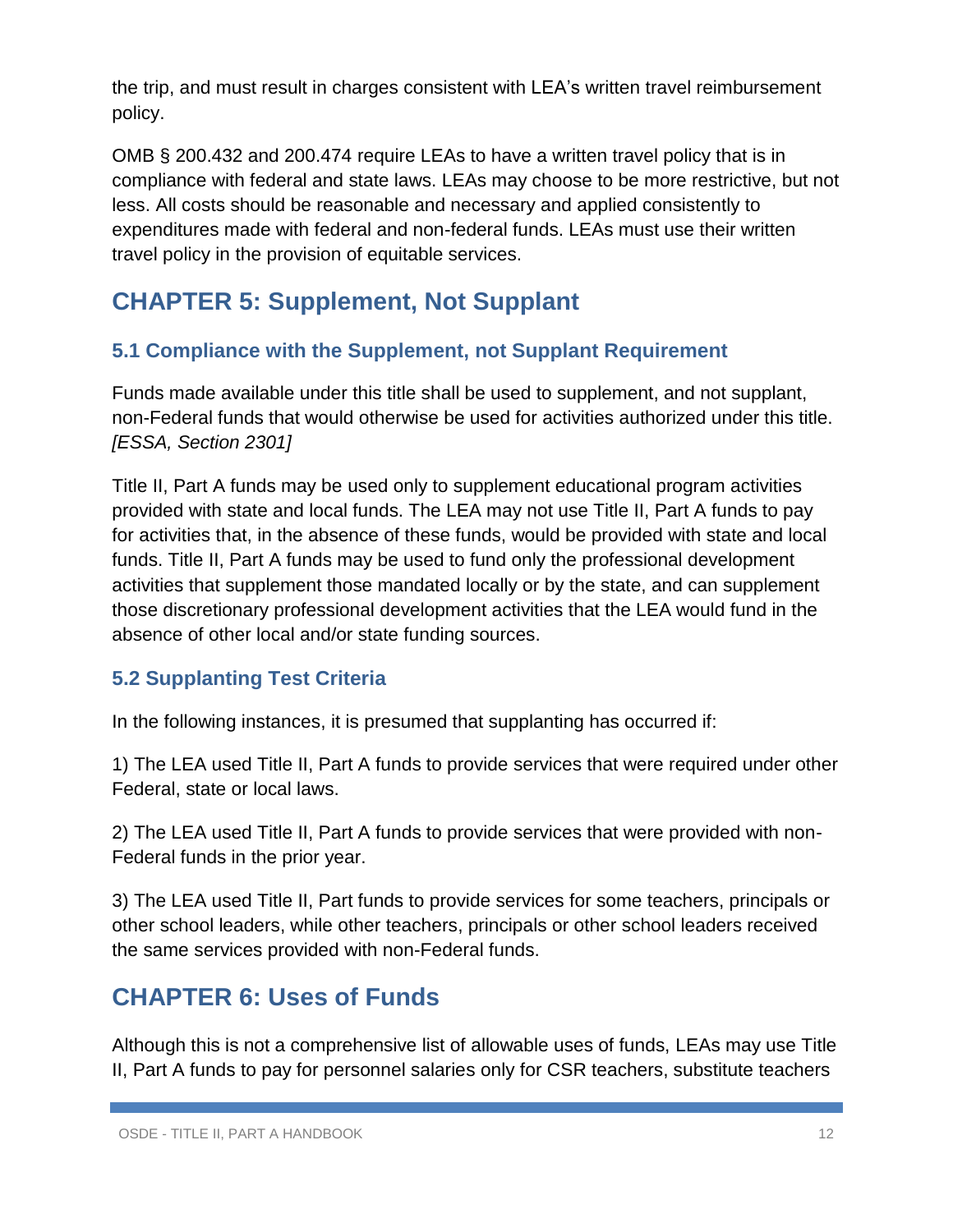(only those who cover for teachers attending allowable Title II, Part A PD activities), federal programs directors/coordinators, instructional coaches, travel expenses to Title II related conferences (for teachers, principals and other school leaders), etc.

#### **6.1 Administrative costs**

For the purpose of administering Title II, Part A program, LEAs may use these funds for administrative costs, which will be those incurred by the LEAs to carry out the administration, evaluation and technical assistance associated with this grant.

Administrative costs will be coded under function code 2330, and may encompass Title II administrative personnel's salaries (Title II director/coordinator, Title II secretary/claims clerk), Title II administrators' travel expenses to Title II related conferences, subscription to federal publications, etc.

*Oklahoma Statute 70 O.S. 18-1* allows administrative costs to be charged by LEAs in the amount of 5, 7 or 8% of their state allocation, and are calculated based on the LEA's student Average Daily Attendance (ADA) as follows:

| ADA less than 500 students     | 8% |
|--------------------------------|----|
| ADA between 500-1500 students  | 7% |
| ADA greater than 1500 students | 5% |

The OSDE allows the same percentages to be applicable to the Title II, Part A allocation for administrative cost calculation purposes.

#### **6.2 Compensation Allowable from Title II, Part A Funds**

Title II, Part A funds may be used to provide stipends to allowable participants to attend allowable professional activities in alignment with LEA's stipend policy, applied consistently to federal and non-federal situations.

Additional compensation may be provided to LEA staff who provide allowable professional learning and/or mentoring above and beyond contractual obligations to allowable participants. Title II, Part A Non-Regulatory Guidance provides some suggestions as to how LEAs might provide compensation to support LEA authorized use of funds like mentoring for retention and professional growth opportunities.

Additional compensation may be provided as a recruitment or retention incentive, given the LEA is targeting effective educators, particularly in high needs areas and for high needs schools. Criteria should be developed, put in writing, and applied consistently.

#### **6.3 Class-size Reduction**

LEAs may use Title II, Part A funds for reducing class size to a level that is evidencebased, to the extent the State (in consultation with local educational agencies in the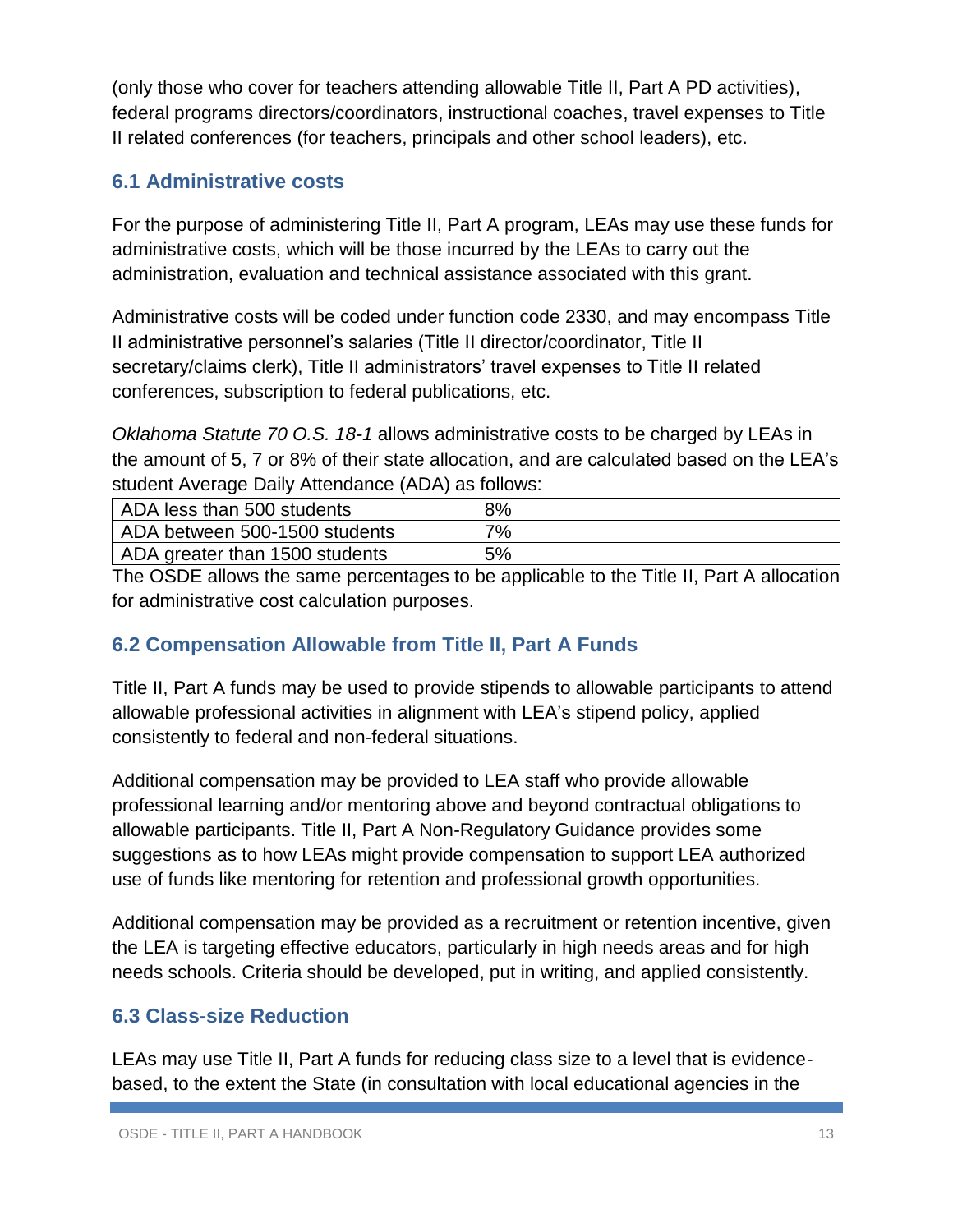State) determines that such evidence is reasonably available, to improve student achievement through the recruiting and hiring of additional effective teachers. *[ESSA, Section 2103(b)((3)(D)]*

```
State Bill (SB) 1469 (Effective July 1, 2014)
```
This state bill extends the accreditation moratorium for two additional years, so that accreditation shall not be withdrawn from or denied (or penalties assessed) to school districts for failing to meet class size limitations, make textbook expenditures, or make library/media expenditures. The bill also amends the manner in which the graduation rate will be calculated for accountability purposes: "For a student who transfers out of a school site or school district, the written or electronic confirmation shall be official and document that the student has enrolled in another school site or school district or in an educational program that culminates in a high school diploma recognized by a state or private higher educational institution accredited or recognized by the Oklahoma State Regents for Higher Education for purposes of admission to the institution. Students not enrolled in a program which culminates in the award of a credential recognized by a state or private higher educational institution for purposes of admission shall not be included in the graduation rate…"

State Bill (SB) 193 (Effective July 1, 2019)

"Beginning with the fiscal year which begins July 1, 2021, if the amount of money appropriated to the State Board of Education for the financial support of public schools is at least One Hundred Million Dollars (\$100,000,000.00) greater than the amount of money appropriated to the State Board of Education for the financial support of public schools for the fiscal year ending June 30, 2019, pursuant to Chapter 146, O.S.L. 2018, a financial penalty shall be assessed against any school districts that do not comply with the class size limitations for kindergarten as provided for in Section 18-113.2 of this title and class size limitations for grade one as provided for in subsection A of Section 18- 113.1 of this title. Provided, the One Hundred Million Dollars (\$100,000,000.00) shall not include any amount of appropriations dedicated for support or certified employee salary increases."

#### **Class Size Standards**

#### **210:35-5-41.Early childhood staffing and class size**

The number of children in an early childhood education class shall not exceed 20. The child: adult ratio shall not exceed 10:1. Any enrollment that exceeds 10 shall require the employment of a teacher assistant**.**

#### **210:35-5-42. Elementary School Class Size**

#### **(a) Kindergarten**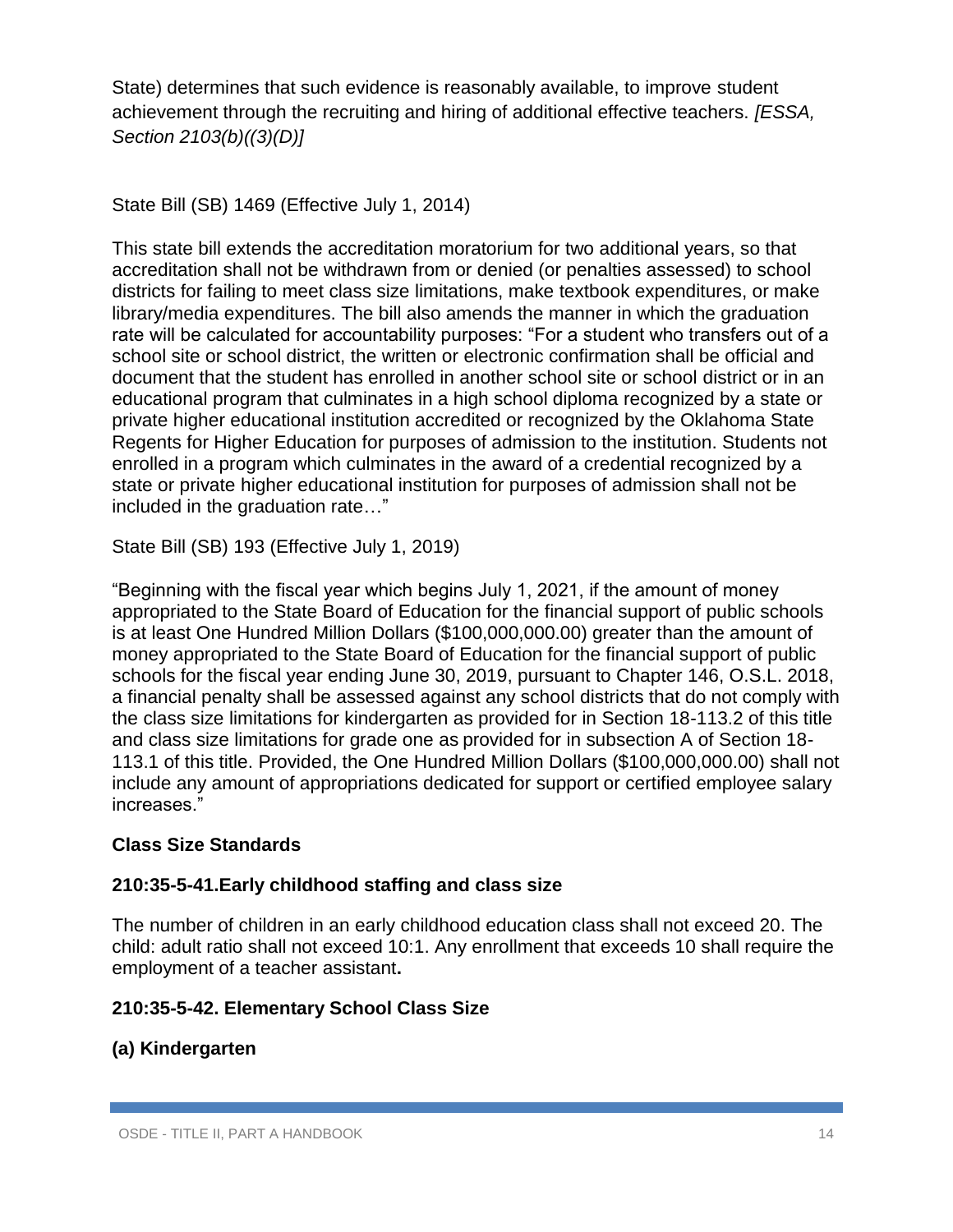For the purpose of computing and paying state appropriated funds, children in kindergarten shall not be assigned to a teacher or class that includes more than 20 students. If the creation of an additional class would cause the class to have fewer than 10 students, class size limitations shall not apply if a teacher's assistant is employed to serve full-time with each class which exceeds the class size limitation.

#### **(b) Grades One, Two, and Three**

For the purpose of computing and paying state-appropriated funds, children in Grades 1, 2, and 3 shall not be assigned to a teacher or class that includes more than 20 students. If the creation of an additional class would cause the class to have fewer than 10 students, class size limitations shall not apply if a teacher's assistant is employed to serve full-time with each class which exceeds the class size limitation.

#### **(c) Grades Four, Five, and Six**

For the purpose of computing and paying state-appropriated funds, children in Grades 4, 5, and 6 shall not be assigned to a teacher of a class that includes more than 20 students. If the creation of an additional class would cause the class to have fewer than 16 students, the class size penalty shall not apply. *[70 O.S. § 18-113.1 (B)]*

For the purpose of computing and paying state-appropriated funds, if a school district groups its grades as Grades 1 through 5, Grades 6 through 8, and Grades 9 through 12, then as to such district the class size provisions of (c) (1) of this section shall apply to Grades 4 and 5 rather than Grades 4 through 6 and the class size provisions of (d) (1) of this section shall apply to Grades 6 through 8 rather than Grades 7 through 9. *[70 O.S. § 18-113.1 (D-E)]*

#### **(d) Grades Seven and Eight**

No teacher who is counted in class size computation for Grades 7 and 8 shall be responsible for the instruction of more than 140 students on any given 6-hour school day. *[70 O.S. § 18-113.3 (C)]* 

**(e)** Physical Education, Chorus, Band, Orchestra, other similar Music classes. Classes in Physical Education, Chorus, Band, Orchestra, and other similar music classes shall not be subject to the class size limitations. *[70 O.S. § 18-113.1 (C)]*

**(f)** Minimum scheduled time for planning and/or preparation and consultation. A minimum of 200 minutes of scheduled time shall be provided each week for each classroom teacher for individual planning and/or preparation and consultation.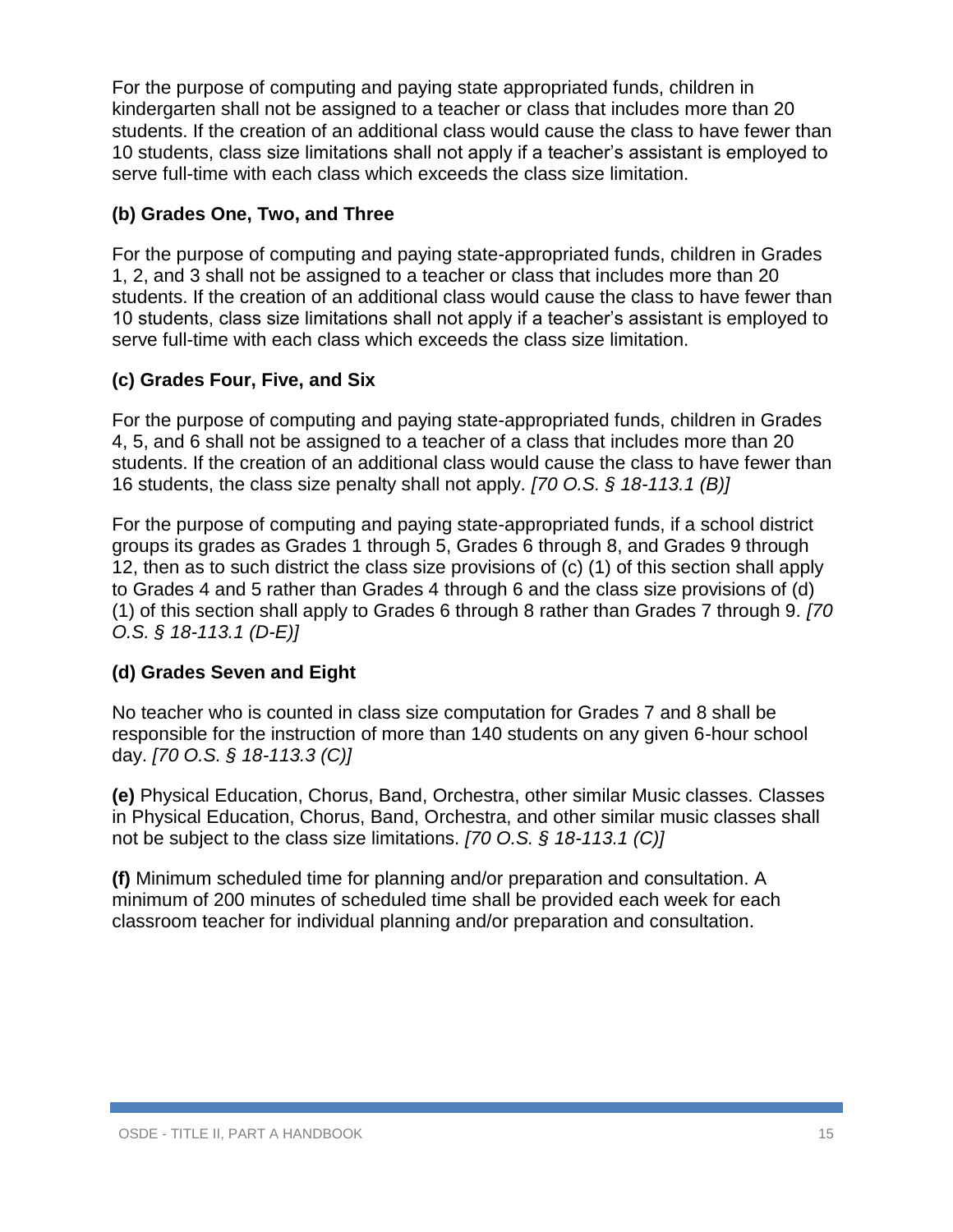#### **6.4 Directors**

Title II, Part A funds may not be used to pay for Directors' salaries (such as Technology Director, Curriculum Director, PD Director, etc., using job code 204). However, Title II, Part A pays for Instructional Coaches/Teacher Trainers (job code 211) and Principal Supervisors (new code TBD starting with FY21).

#### **6.5 Gift Cards**

The use of federal funds for purchasing prepaid store cards—i.e. retail/grocery stores, Amazon, I-Tunes, convenience stores, gas cards, etc. is not allowed under federal regulations. Because prepaid cards are considered "cash equivalents", their use cannot be controlled, and their purchase does not meet the necessary and reasonable standard required by federal regulations. *[OMB Circular A-87, Appendix A, Part C, 1.a]*

#### **6.6 Incentives**

Title II, Part A funds may be used for "developing and implementing initiatives to assist in recruiting, hiring, and retaining **effective** teachers, particularly in low-income schools with high percentages of ineffective teachers and high percentages of students who do not meet the challenging State academic standards, to improve within-district equity in the distribution of teachers, consistent with section  $1111(g)(1)(B)$ , such as initiatives that provide differential and incentive pay for teachers, principals, or other school leaders in **high-need academic subject areas** and specialty areas, which may include performance-based pay systems." *[ESSA, Section 2103(b)(3)(B)]*

Therefore, Title II, Part A funds may be used to pay incentives in low income schools with high percentages of ineffective teachers and high percentages of students who do not meet the challenging State academic standards, and only for teachers who teach high-need academic subject areas and have proof of being highly effective teachers.

To ensure that federal funds are used according to the law above, the incentives are equitably offered to all eligible employees, and all employees have knowledge about these incentives, LEAs seeking to use Title II, Part A funds for incentives shall provide the Office of Federal Programs the following:

- 1. A copy of the district's policy regarding financial incentives that outlines:
	- a. the eligibility requirements;
	- b. how the policy is not discriminatory in its eligibility requirements;
	- c. indicate the amount that employees may receive during a school year;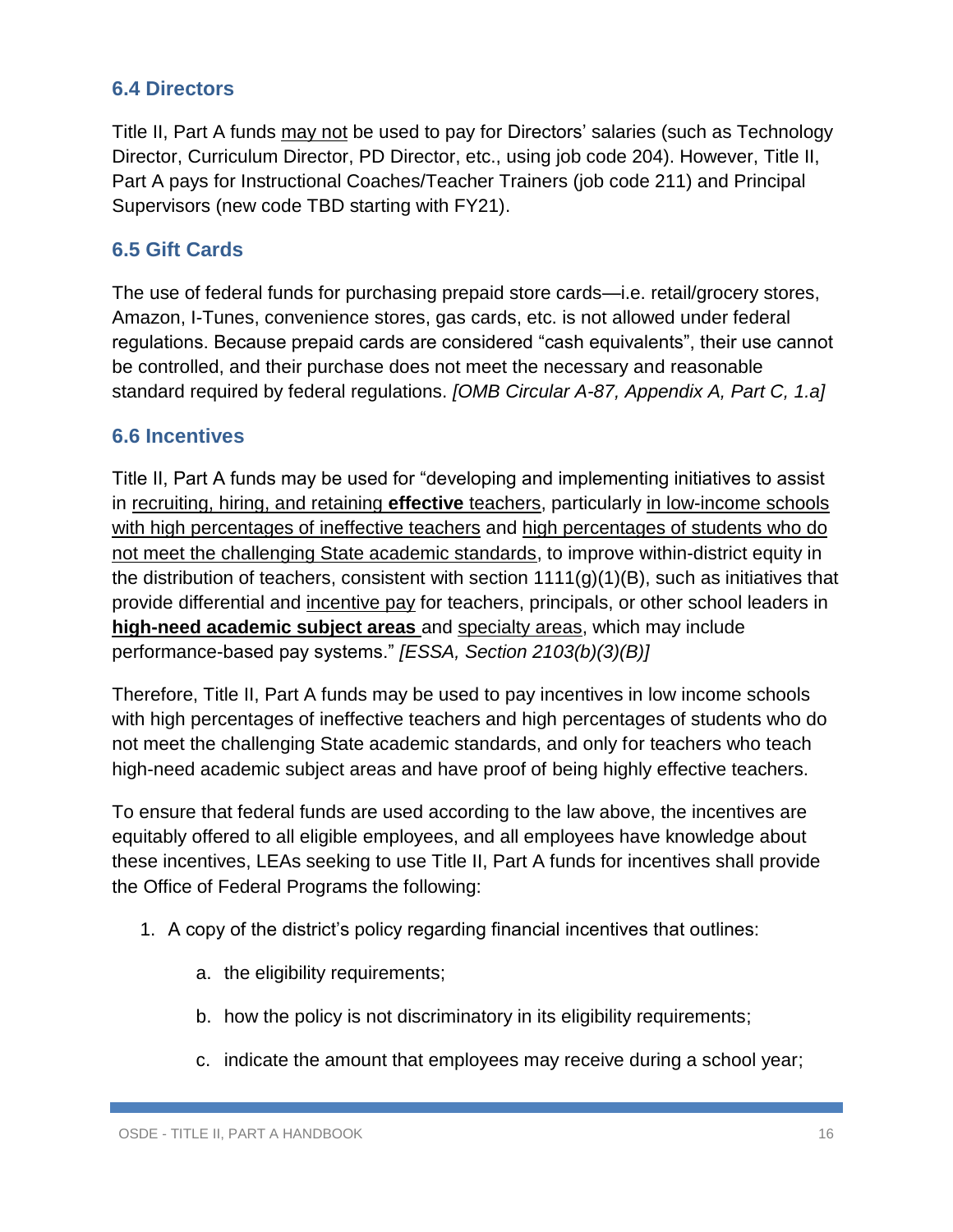- d. how this policy is publicized to all employees who are eligible to participate.
- 2. If the incentives are paid to *hire* teachers to teach in high-need academic subject areas, the LEA must provide proof (such as repeated ads that have dates of posting) that will indicate that the position was on the job market for a long time, and it was difficult for the LEA to find a State certified teacher to fill that position.
- 3. If the incentives are paid to *retain* teachers who have a record of success in helping low achieving students improve their academic achievement, the LEA must provide proof (such as student test scores for a couple of years) that will indicate that the teacher is highly effective, and he/she made a positive impact on improving student achievement. A performance-based pay system may be also submitted.

#### **6.7 Incentives for Aspiring Principals**

ESSA, Title II, Part A statute has no stipulation on the use of funds for incentives for aspiring principals. Only Title II, Part B Subpart 4 speaks about the use of these funds for "developing or implementing programs or activities for recruiting, selecting, and developing aspiring or current principals or other school leaders to serve in high-need schools." *[ESSA, Section 2243(a)(2)]*. OSDE is not the recipient of these particular funds.

#### **6.8 Instructional Coaches**

The salary of Instructional Coaches/Facilitators is allowable from Title II, Part A funds. These individuals would not be providing instruction to students, but would work directly with teachers in the classroom to provide *daily* resources, modeling lessons, and leading data meetings to determine instructional needs of students. Instructional coaches *MUST hold a teaching certificate* in the State of Oklahoma, with any teaching certification area codes, in any core or non-core subject areas.

Note: There are *licensure certification* areas that personnel must have in order to work in a school, in specific *instructional support* positions, such as: physical therapist (7003), school nurse (7005), school psychologist (0517), school psychometrists (0519), ROTC (8015),speech pathologist (0521) etc. However, these are *licensure certification* area codes for *instructional support personnel*, not teaching certification area codes for *instructional personnel*. Teacher trainers (job code 211) will NOT validate on the Personnel page of any of the Title programs applications if they are *instructional support* personnel and only have *licensure certification* area codes.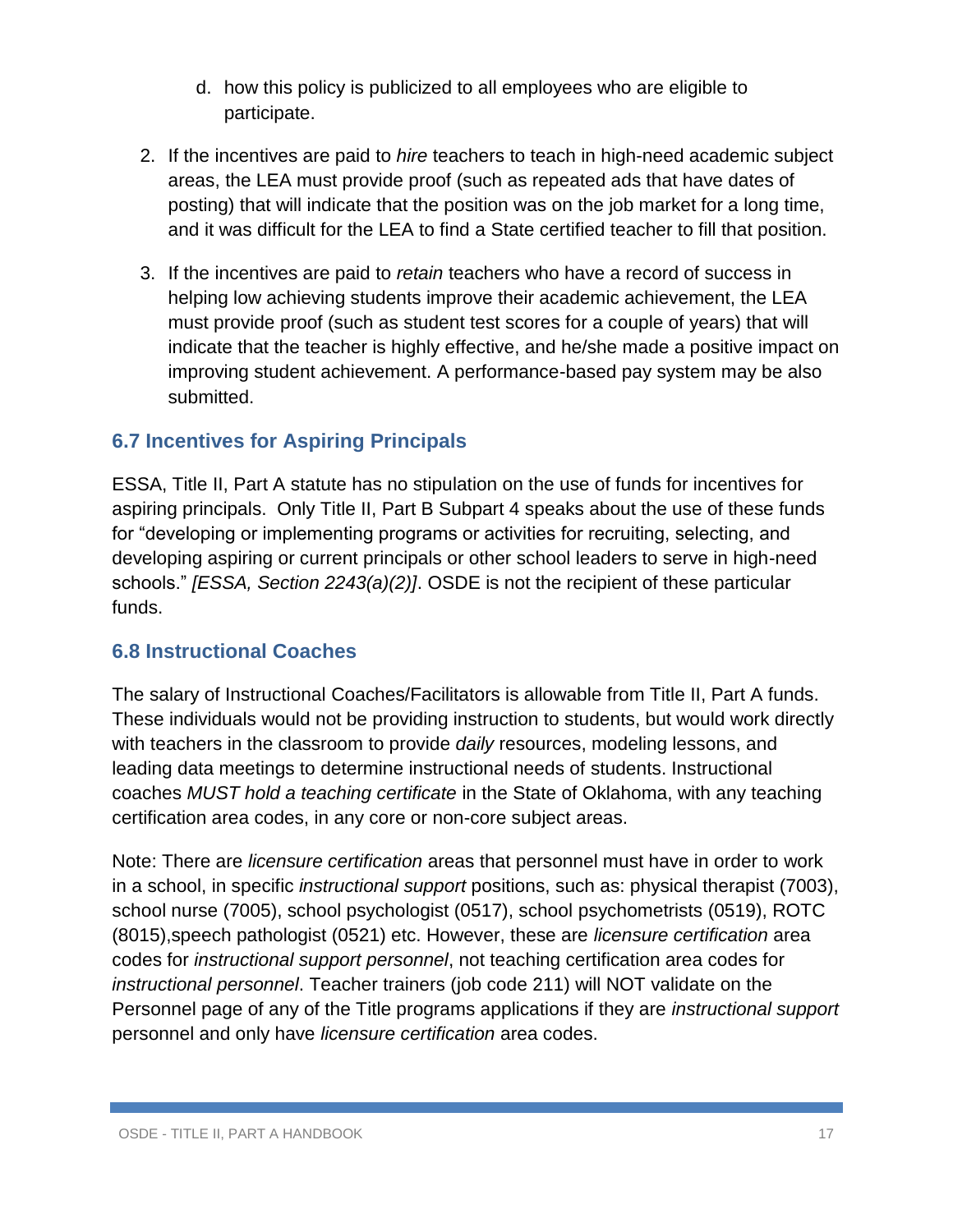Title II, Part A also pays for instructional coaches' PD expenses, as they fall under "other school leader" definition under ESSA.

#### **6.9 National Board Certification**

For the initial National Board Certification there is a state scholarship offered in the amount of \$1,900. Therefore, Title II, Part A funds cannot be used to pay for it, as a matter of supplanting.

For the re-take or the re-certification the cost is \$1,250. There is no PD value in it, just renewing the certificate. Therefore, federal funds cannot be used to pay for it.

#### **6.10 Principal Supervisors**

Title II, Part A 2016 Non-Regulatory Guidance encourages SEAs and LEAs "to extend Title II, Part A-funded services to principal supervisors to the extent that those individuals actively and frequently take responsibility for helping principals with instructional leadership and the school's managerial operations."

The salary of Principal Supervisors is allowable from Title II, Part A funds. Principal Supervisors (new code TBD starting with FY21) will provide adequate and individualized support for principals by actively mentoring and supporting them, and by doing so, are themselves responsible for the school's *daily* instructional leadership and managerial operations. They conduct classroom walkthroughs to observe strengths and areas for growth, provide timely and meaningful feedback to principals, and help developing solutions to challenges.

#### **6.11 Recruitment**

Title II, Part A funds may be used for "recruiting qualified individuals from other fields to become teachers, principals, or other school leaders, including mid-career professionals from other occupations, former military personnel, and recent graduates of institutions of higher education with records of academic distinction who demonstrate potential to become effective teachers, principals, or other school leaders." *[ESSA, Section 2103(b)((3)(C)]*

#### **6.12 Substitutes**

"As reasonable and necessary, Title II, Part A funds may be used to pay for substitute teachers if, and only if, (a) those regular classroom teachers they are replacing were hired with Title II, Part A funds to reduce class size, or (b) the teachers are participating in Title II-funded "programs and activities that are designed to improve the quality of the teacher force, such as…innovative professional development programs… described in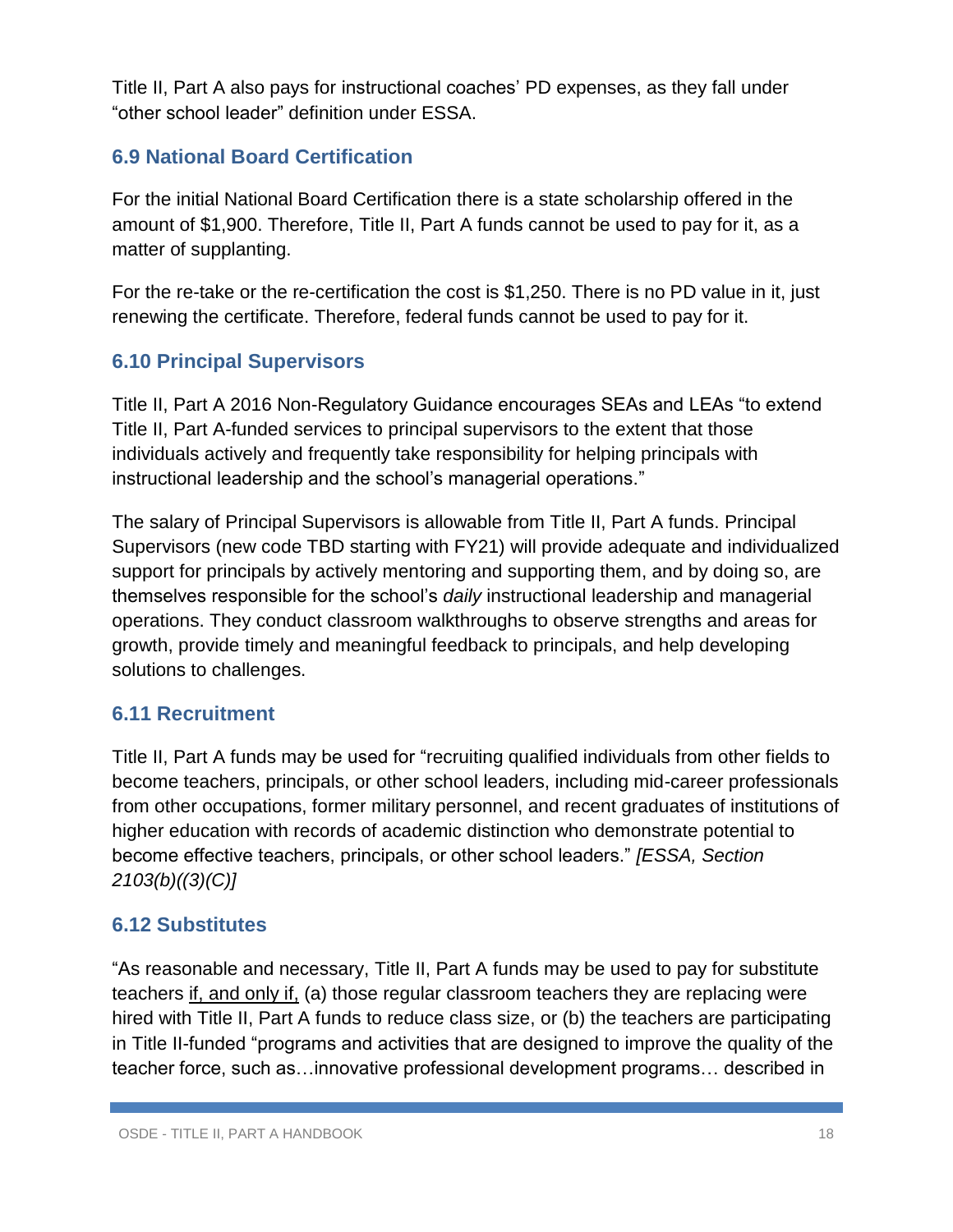*ESSA, Section 2103(b).* LEAs also must ensure that the hiring of these substitutes supplements, and does not supplant, the use of local and State funds they would otherwise be spending for such substitutes." *[Title II, Part A Non-Regulatory Guidance, October 5, 2006, E-4]*

Substitutes for teachers attending in-house Professional Learning Communities (PLCs) are allowable, as long as the PLCs align with the allowable activities under *ESSA, Section 2103(b).* Substitutes for paraprofessionals or for administrators cannot be paid with Title II, Part A funds.

#### **6.13 Testing Fees for Certification**

Teacher certification testing fees paid with Title II, Part A funds are allowed only for currently state certified teachers to add endorsements in academic subject areas (OSAT), but not for the General Education Test (OGET), or Oklahoma Professional Teaching Exam (OPTE). Testing fees are allowable to be paid from Title II, Part A funds only if the tester successfully passes the exam.

Title II, Part A funds may not be used to pay for testing fees for individuals to become highly qualified paraprofessionals. But, the funds may be used for testing fees for existing paraprofessionals to become certified or licensed teachers.

Testing fees for Principal certification for "aspiring principals" are not allowable from Title II, Part A funds. Individuals must be existing principals to receive benefits under Title II, Part A. See additional information under the *Incentives for Aspiring Principals* section above.

#### **6.14 Teacher Leader Effectiveness Evaluation System (TLE)**

Oklahoma State Law §70-6-101.16 regarding Teacher Leader Effectiveness Evaluation System (TLE) was enacted in December 2011. A summary of the law is as follows:

- For each leader framework, the law requires initial training (hours vary from each vendor) for each participant responsible for evaluating leaders (the Superintendents);
- For each teacher framework, the law requires initial training (hours vary from each vendor) for each participant responsible for evaluating teachers (the Principals);
- Superintendents and Principals must participate in mandatory re-certification training, which will lead to certification for life. Each vendor had different requirements for recertification, but most were one-day sessions;
- Basic Leader and Teacher Framework training (15 hours for Superintendents, 20 hours for principals), re-certification hours (at least one-day), VAM, SLO/SOO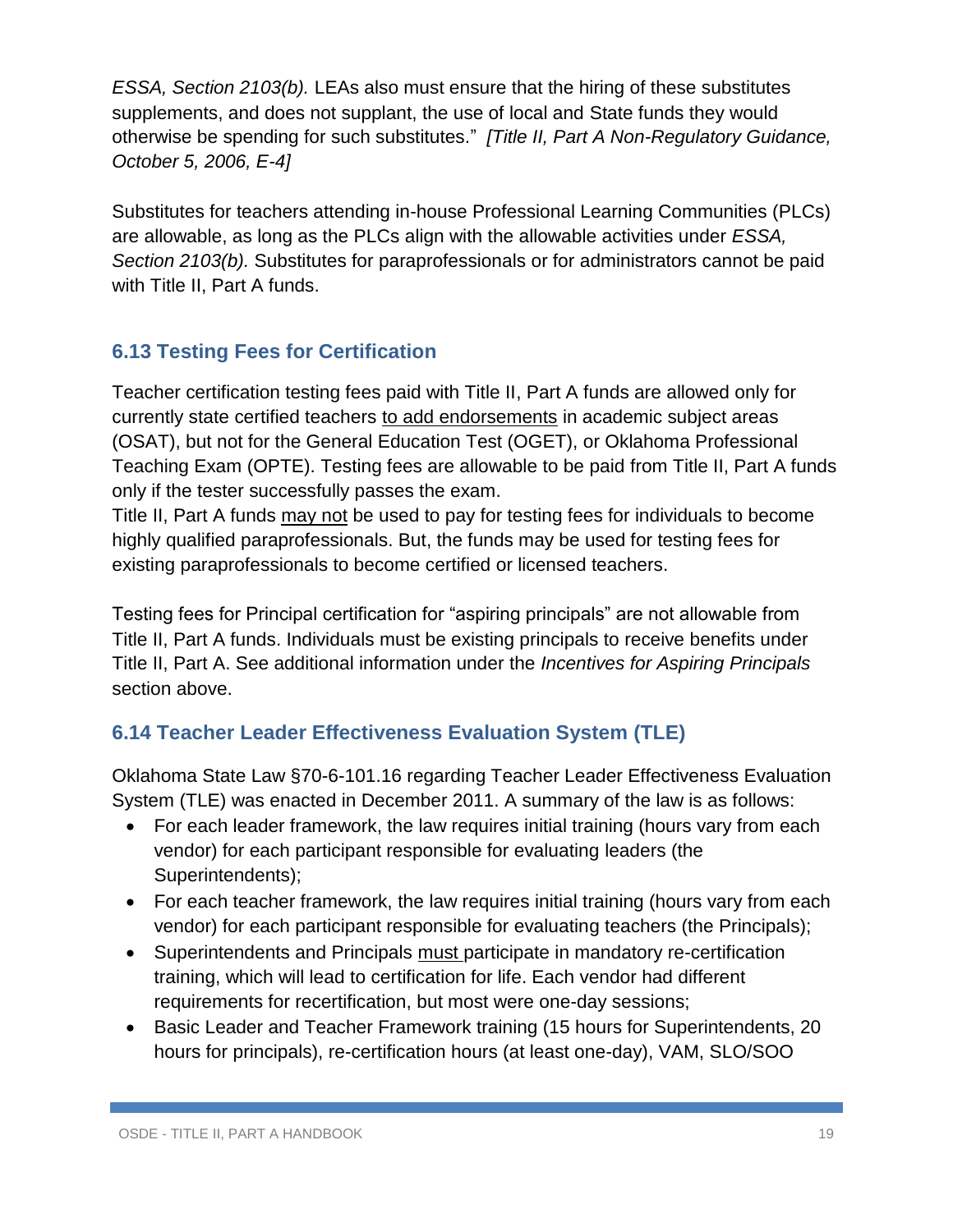training provided by the approved providers are considered supplanting, if paid with federal funds.

| TLE components                                                              | <b>Approved Vendors for Training</b>                                                           |
|-----------------------------------------------------------------------------|------------------------------------------------------------------------------------------------|
| <b>Qualitative (50%)</b><br>1.                                              |                                                                                                |
| <b>Leader Framework</b><br>a.                                               |                                                                                                |
| <b>McREL's Principal Evaluation Systems</b>                                 | <b>CCOSA</b> (Cooperative Council for<br>Oklahoma School Administration)                       |
| Reeves' Leadership Performance Matrix                                       | Houghton Mifflin Harcourt, in<br>partnership with The Leadership and<br><b>Learning Center</b> |
| Marzano School Leadership Model                                             | LSI (Learning Sciences International,<br>Inc.)<br>(***IObservation is a division of LSI)       |
| <b>Teacher Framework</b><br>$\mathbf b$ .                                   |                                                                                                |
| <b>TAP Framework</b>                                                        | NIET (National Institute for Effective<br>Teachers)                                            |
| Marzano's Causal Teacher Evaluation Model                                   | LSI (Learning Sciences International,<br>Inc.)<br>(***IObservation is a division of LSI)       |
| <b>Tulsa's TLE Observation and Evaluation</b><br>System                     | <b>CCOSA</b>                                                                                   |
| <b>Quantitative - Student Academic</b><br>2.<br><b>Growth (35%)</b>         |                                                                                                |
| VAM (Value Added Model)                                                     | UPD (Urban Policy Development) via<br>OSDE-one-half day training                               |
| <b>SLO (Student Learning Objectives)</b>                                    | AIR (American Institutes for Research)<br>via $OSDE - 2$ -day training                         |
| SOO (Student Outcome Objectives)                                            | AIR (American Institutes for Research)<br>via $OSDE - 2$ -day training                         |
| <b>Quantitative - OAM (Other Academic</b><br>3.<br><b>Measurements)-15%</b> | N/A                                                                                            |

As they are required by an Oklahoma State law, none of the TLE framework trainngs mentioned in the chart above are allowable from federal funds.

The framework training entities listed in the above chart may/do offer other trainings, therefore OSDE reviewers examine applications and claims carefully to ensure that none of framework trainings listed in this document are included on applications or claims.

Supplemental professional development related to TLE but not directly to activities required by the State Law or Board of Education policy are allowable (i.e, trainings from other entities that address TLE, training to teaching staff or non-evaluative personnel).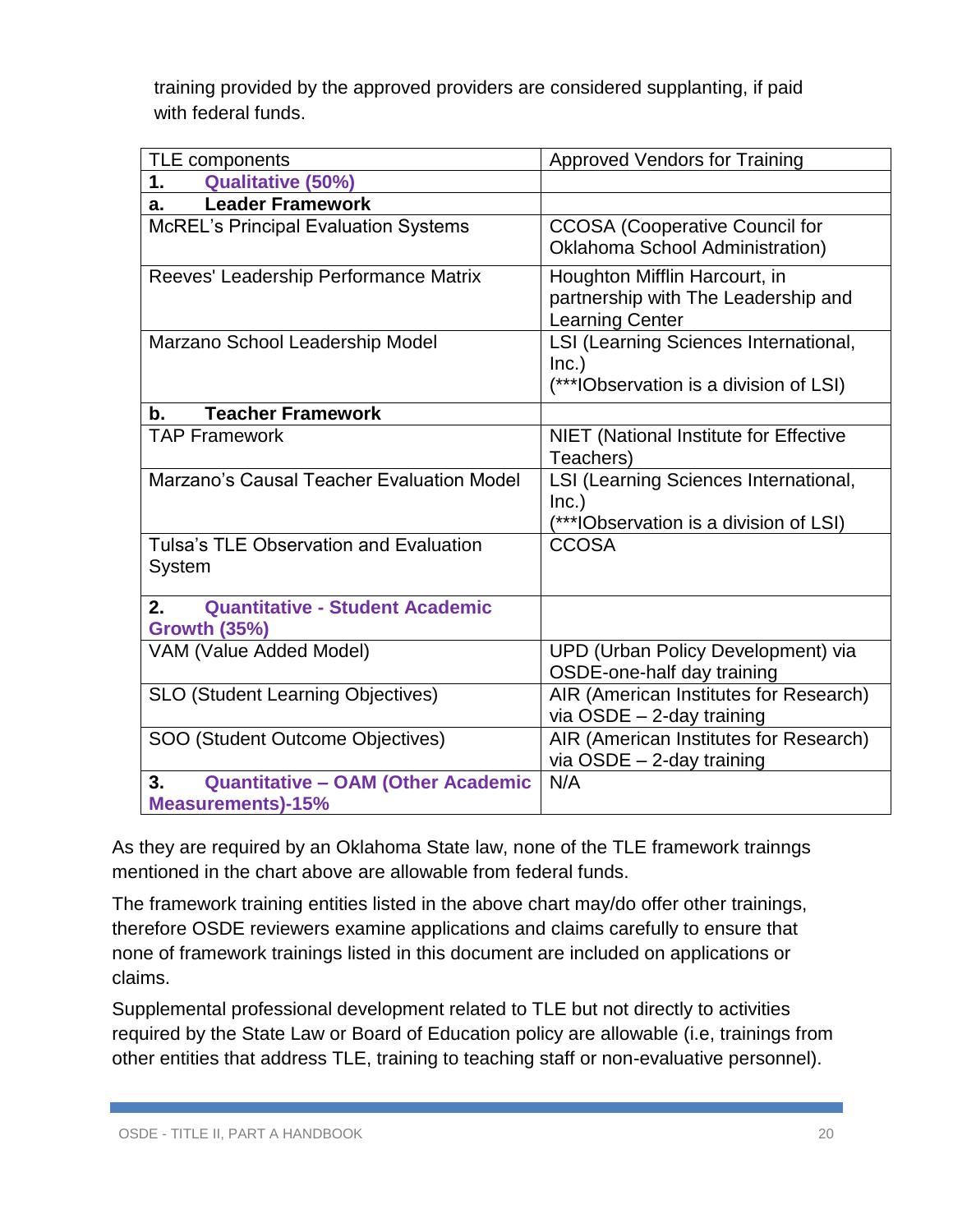#### **6.15 Tuition Reimbursement**

Title II, Part A Non-Regulatory Guidance, Section E-1, 9 stipulates that Title II, Part A funds may pay for programs that carry-out teacher advancement initiatives and promote professional growth. Therefore, OSDE allows college tuition reimbursement from Title II, Part A funds as a strategy to improve teacher and principal quality, and to promote their professional growth. The State of Oklahoma is a reimbursement state. Therefore, tuition is reimbursed to the teacher/principal after the course has been successfully completed and passed, and the transcript is submitted along with the claim, as supportive documentation.

A degree, *per se*, *is not* an allowable use of Title II, Part A funds. OSDE allows paying with Title II, Part A funds for tuition reimbursement only for teachers to take courses in core academic subject areas, or instructional leadership classes, when working on a degree in school administration. Leadership classes may include courses such as: Fundamentals of Public School Administration, Supervision of school personnel, Supervision and Evaluation of Instruction, Curriculum, etc. Classes such as School Finance, School Law, etc. cannot be paid from Title II, Part A funds.

To ensure that federal funds are used according to the law above, the incentives are equitably offered to all eligible employees, and all employees have knowledge about these incentives, LEAs seeking to use Title II, Part A funds for incentives shall provide the Office of Federal Programs the following:

- 1. A copy of the district's policy regarding financial incentives that outlines:
	- a. the eligibility requirements;
	- b. how the policy is not discriminatory in its eligibility requirements;
	- c. indicate the amount that employees may receive during a school year;
	- d. how this policy is publicized to all employees who are eligible to participate;
	- e. how incentive rates are consistently applied to both Federal and non-Federal activities.
- 2. If the incentives are not paid as tuition reimbursement, but are paid *to hire* teachers to teach in high-need academic subject areas, the LEA must provide proof (such as repeated ads that have dates of posting) that will indicate that the position was on the job market for a long time, and it was difficult for the LEA to find a State certified teacher to fill that position.
- 3. If the incentives are not paid as tuition reimbursement, but are paid *to retain* teachers who have a record of success in helping low achieving students improve their academic achievement, the LEA must provide proof (such as student test scores for a couple of years) that will indicate that the teacher is highly effective, and he/she made a positive impact on improving student achievement. A performance-based pay system may be also submitted.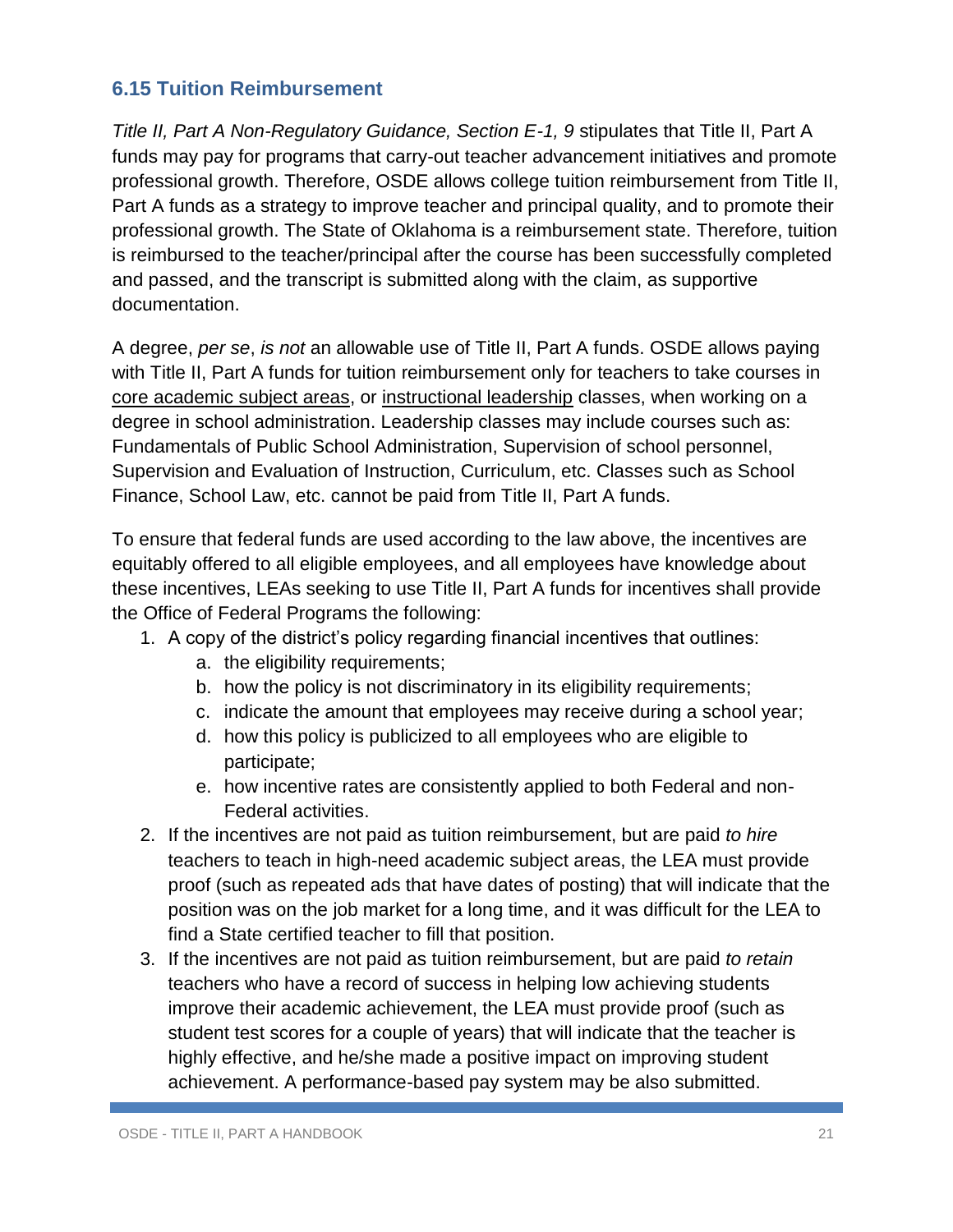Note: Tuition reimbursement cannot be paid for individuals to become Highly Qualified paraprofessionals. When hired as instructional support personnel, they already have to have proper qualifications as paraprofessionals.

#### **CHAPTER 7: FAQs**

#### **7.1 Class-size Requirements**

#### **7.1.1 Q: Why is the class-size ratio checked by the Office of Federal Programs? Hasn't the class-size requirement been removed?**

**A:** No. The class-size requirement was and still is in effect, but the *penalty* for not meeting this requirement was removed (under certain conditions), in 2014. State Bill 193 approved by the governor in May 2019 stipulates that - starting with July 1, 2021 and based on the State Board of Education appropriation for that fiscal year - a financial penalty shall be assessed against any school districts that do not comply with the class size limitations for kindergarten and first grade.

#### **7.1.2 Q: Can I pay a paraprofessional with Title II, Part A funds to meet the class-size requirement?**

**A:** No. If the teacher student ratio exceeds 1:20, then a paraprofessional *paid with state and local funds* should have been placed in the classroom for the purpose of meeting the class-size requirement mandated by the state law. Using any federal funds to pay a para to meet the class size requirement is not allowable due to supplanting (unless using Title I, Part A funds under schoolwide flexibility, where this is not a supplanting matter anymore).

#### **7.1.3 Q: Can I pay a Special Education paraprofessional with Title II, Part A funds to meet the class-size requirement?**

**A:** No. A Special Education paraprofessional works with a Special Education student according to student's IEP, to meet specific provisions under IDEA. Because this paraprofessional is dedicated to the student with an IEP, this person cannot provide instructional support to other regular education students in the classroom.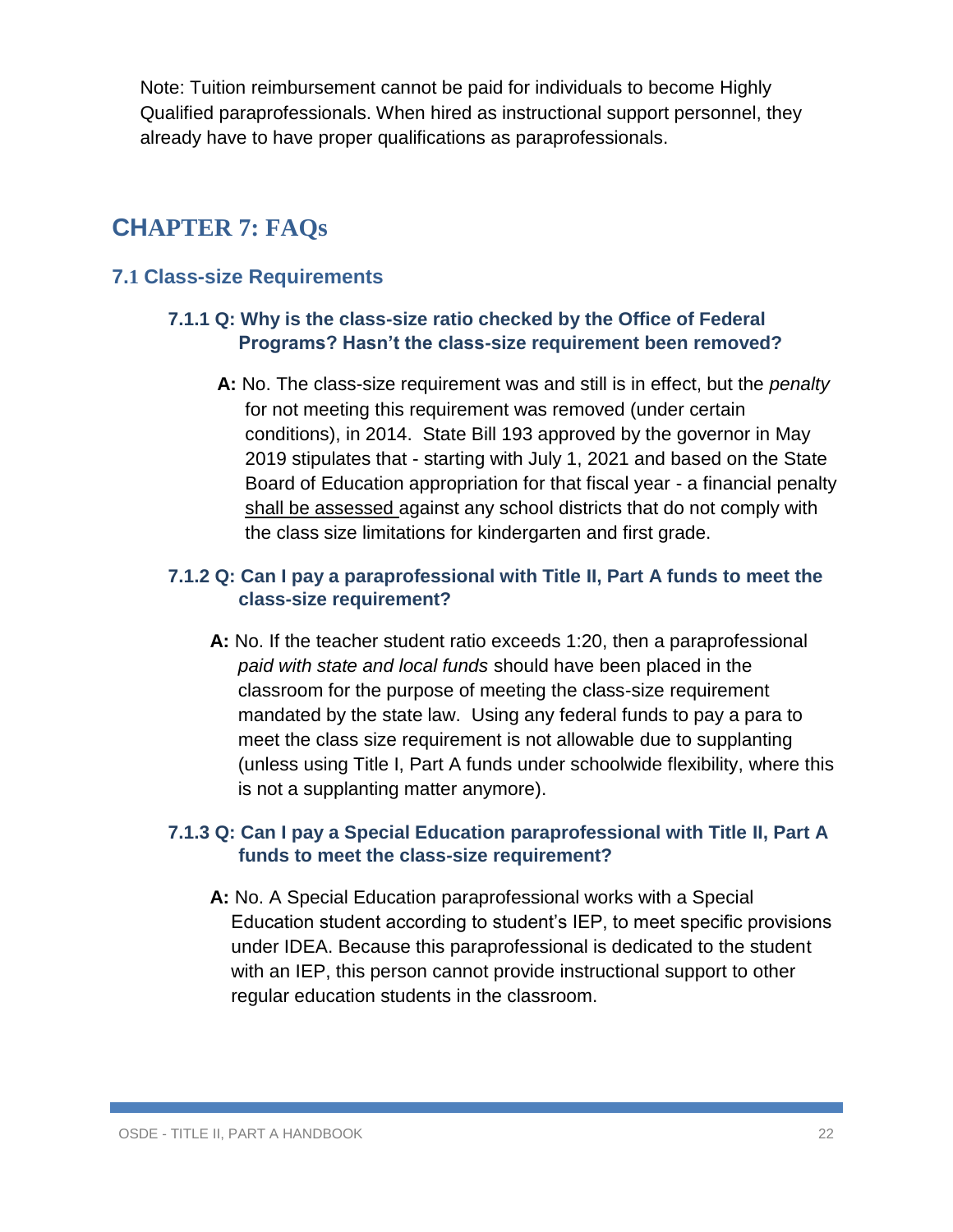#### **7.1.4 Q: What are some ways in which LEAs may use highly qualified teachers hired with Title II, Part A funds to reduce class size?**

- **A:** LEAs may reduce class sizes by creating additional classes in a particular grade or subject and placing highly qualified teachers hired with program funds in those classes. However, because of space constraints and other concerns, this is not always feasible. There are other methods of reducing class size that are effective in assisting students in increasing their level of achievement. For instance, the benefits of smaller class size can be provided by the creation of smaller instructional groups served by highly qualified teachers for sustained blocks of time on a regular basis. Some examples of how LEAs might use this approach to reduce class size include but are not limited to:
	- 1. Having two highly qualified teachers team teach [such as coteachers] in a single classroom for either part of the school day or the entire day.
	- 2. Hiring an additional highly qualified teacher for a grade level (e.g., providing three teachers for two 3<sup>rd</sup>grade classes) and dividing the students among the teachers for sustained periods of instruction each day in core academic subjects, such as reading and math.
	- 3. Hiring an additional highly qualified teacher who works with half the students in a class for reading or math instruction, while the other half remains with the regular classroom teacher. *[ESEA Title II, Part A Non-Regulatory Guidance, October 5, 2006, E-17]*

#### **7.2 Equitable Share**

#### **7.2.1 Q: Under ESEA section 5103(b), after timely and meaningful consultation, may an LEA transfer Title II, Part A funds into the Title I, Part A program solely to provide services for private school students?**

**A**: No. The ESEA does not authorize an LEA to transfer to the Title I program only the portion of funds available for services for private school students from one or more of the programs whose funds may be transferred. If an LEA decides to transfer funds, it must provide services to public and private school students and teachers in accordance with all of the requirements of the program(s) to which the funds are transferred. *[ESEA, Section 5103(e)(1)]*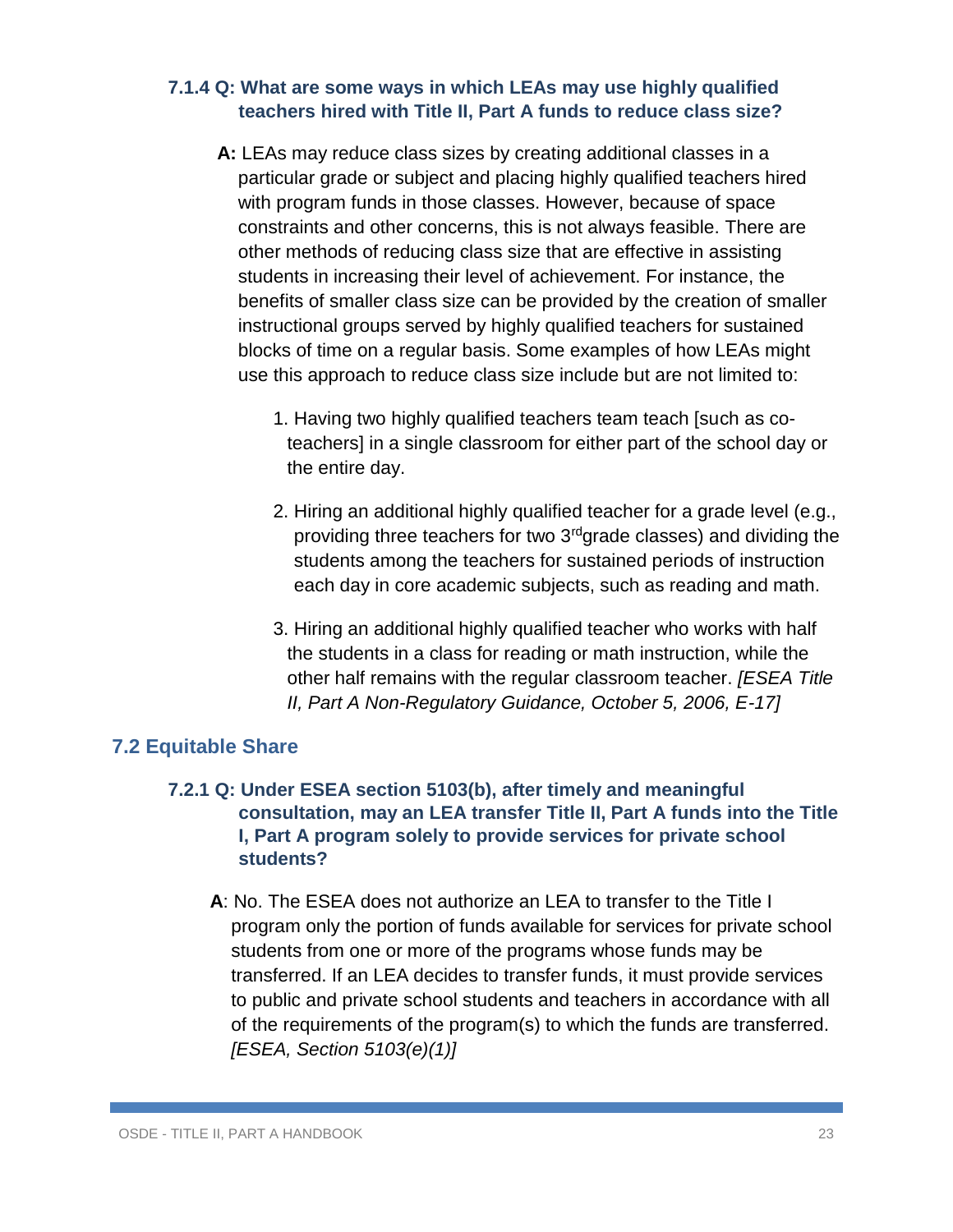#### **7.2.2 Q: May an LEA, after timely and meaningful consultation, retain funds in a program from which it transfers funds to Title I solely to provide equitable services under that program?**

**A**: No. Just as an LEA may not transfer funds to a particular program solely to provide equitable services, it may not retain funds solely for this purpose. Thus, if an LEA chooses to transfer its Title II, Part A or Title IV, Part A funds to Title I, it may not retain a portion of those funds solely to provide equitable services under Title II, Part A or Title IV, Part A. Rather, if an LEA decides to transfer funds into Title I, it must provide services to public and private school students, their teachers, and their families in accordance with all Title I requirements. *[ESEA, Section 5103(e)(1)]*

#### **7.3 Paraprofessionals**

#### **Q: Can paraprofessionals' salary be paid from Title II, Part A funds?**

**A:** No. There is no provision in Title II, Part A law or Non-regulatory guidance that allows to pay salaries of paraprofessionals. "Title II, Part A funds can be used **only** to pay the salaries of highly qualified [state certified] teachers hired for the purpose of reducing class size." *[ESEA Title II, Part A Non-Regulatory Guidance, October 5, 2006, E-4]*

#### **7.4 Principals**

#### **Q: What can Title II, Part A funds be used for school principals?**

**A:** Title II, Part A funds cannot be used to pay for principals' salary, but they can be used to pay for principals' PD training (as they are instructional personnel leaders).

#### **7.5 Teacher Leader Effectiveness (TLE) training**

#### **Q: Is there an approved TLE vendor for OAM (Other Academic Measurements)?**

**A:** No. OAMs are completely developed at the local level and teachers may select any assessment/measure that is on the approved list, but there would not be any training on OAM from the approved list. There may be training on how to use the assessment/measure, but not on OAMs. For example, Tulsa Public Schools is using two different student surveys. They may need training on how to administer and analyze the results of the two different surveys. This would not appear as training on OAMs, but as training on the surveys. Since they are not required to use the surveys (it is one of many options), it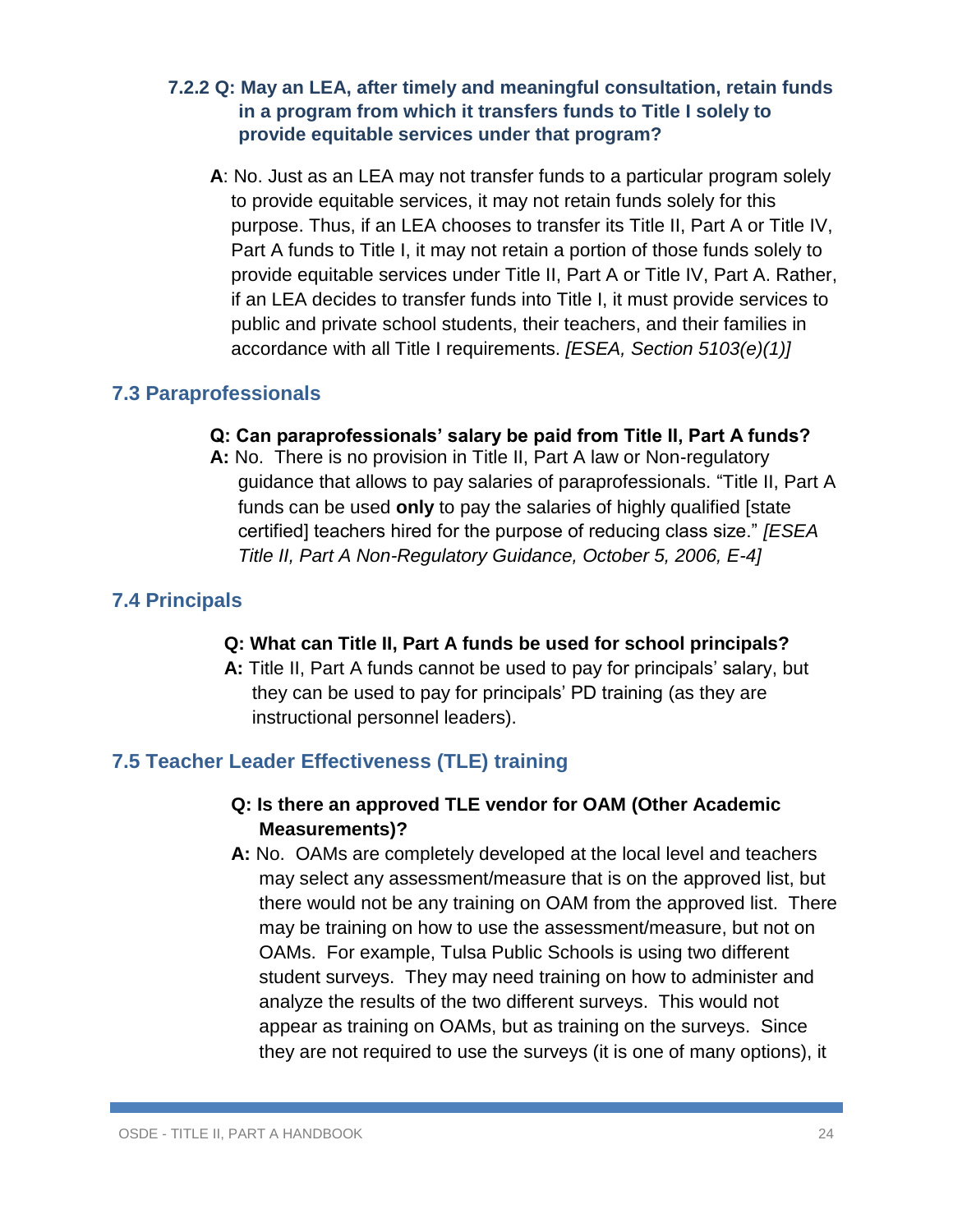would be considered an optional training on best practices of student assessment.

# **GLOSSARY**

#### **Core Academic Subjects**

"The term 'core academic subjects' means English, reading or language arts, mathematics, science, foreign languages, civics and government, economics, arts, history, and geography." *[Title IX, Part A, Section 9101(11)]* Paraprofessionals

**Federal definition***:* "For the purposes of Title I, Part A, a **paraprofessional** is an employee of an LEA who provides instructional support in a program supported with Title I, Part A funds. Individuals who work solely in non-instructional roles, such as food service, cafeteria or playground supervision, personal care services, and noninstructional computer assistance are not considered to be paraprofessionals under *Title I, Part A."[Title I Paraprofessionals, Non-regulatory Guidance, Section A-2]*

**State definition** "A public school paraprofessional is an employee of a school district whose position is either instructional in nature, or who delivers other direct services to students and/or their parents. A public school paraprofessional serves in a position for which a teacher or another professional has the ultimate responsibility for the design, implementation, and evaluation of the individual educational programs or related services and student performance." *[OS §70-6-127(A)]*

#### **Principals**

While the ESEA does not provide a direct definition of a principal, Oklahoma state law defines a principal as "any person other than a district superintendent of schools having supervisory or administrative authority over any school or school building having two or more teachers." *[OS §70-1-116(3)]*

#### **Pupil Services Personnel**

Section 9101(36)(A) of the ESEA defines Pupil Services Personnel as: "The term pupil services personnel means school counselors, school social workers, school psychologists, and other qualified professional personnel involved in providing assessment, diagnosis, counseling, educational, therapeutic, and other necessary services (including related services as that term is defined in section 602 of the